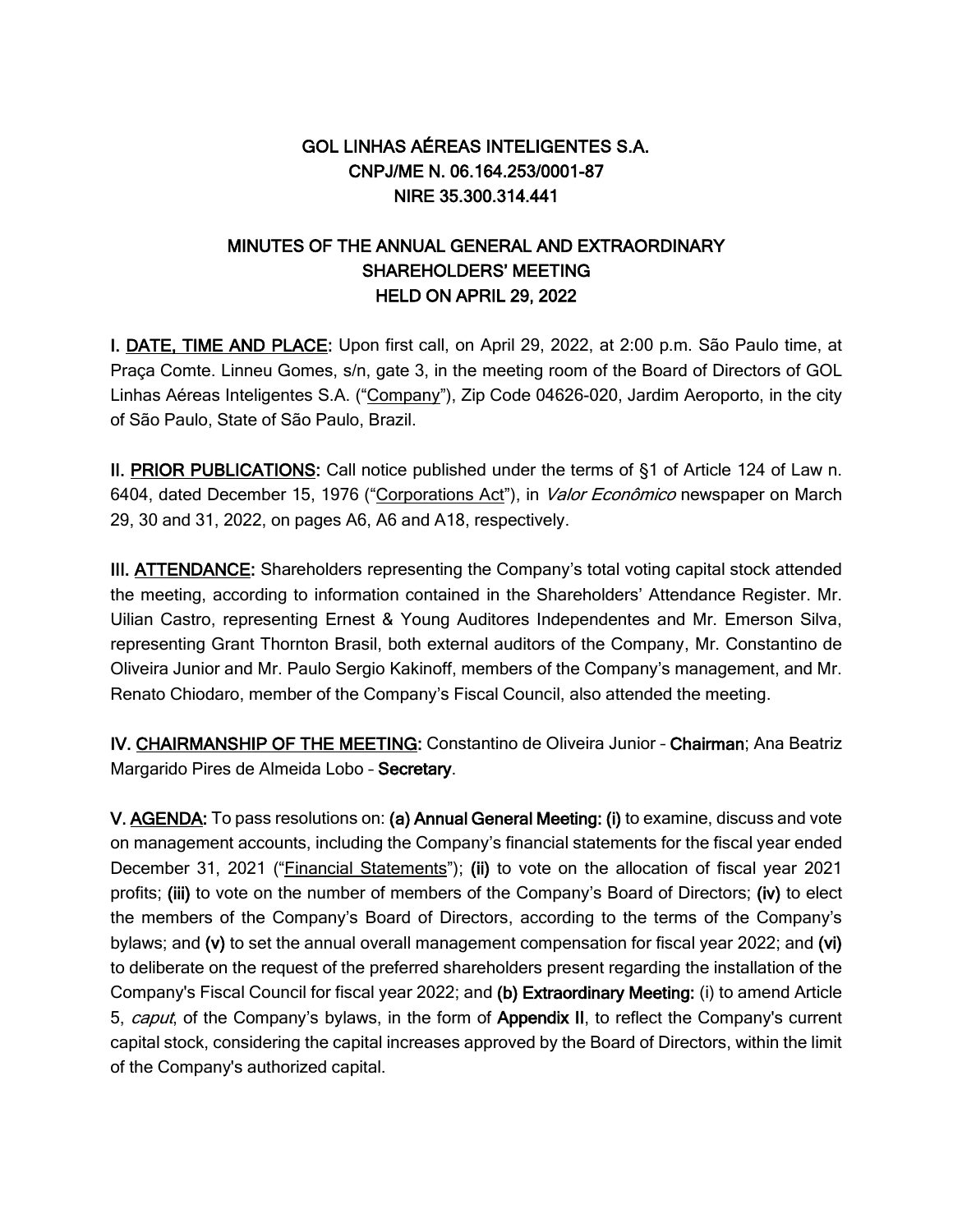VI. RESOLUTIONS ADOPTED: The reading of votes cast remotely was waived, pursuant to paragraph 4 of art. 21-W of CVM Instruction n. 481/2009, and, following the necessary explanations and a detailed analysis of the agenda and the related documents, the following resolutions were passed:

## a) Annual General Meeting:

- i. upon presentation of the Financial Statements, the Independent Auditors' Opinion and other documents referring to the Company's fiscal year ended December 31, 2021, the management accounts and the Financial Statements for the fiscal year ending in 2021 were approved by unanimous vote of shareholders with voting rights present (representing 2,863,682,150 votes), as published in the March 29, 2022 issue of the Valor Econômico newspaper;
- ii. whereas the Company incurred losses in the fiscal year ended December 31, 2021, no dividends shall be distributed to shareholders;
- iii. by unanimous vote of shareholders with voting rights present (representing 2,863,682,150 votes), approval of the composition of the Board of Directors with seven (7) members;
- iv. by unanimous vote of shareholders with voting rights present (representing 2,863,682,150 votes), approval of election of the following members to the Company's Board of Directors, who will serve for a term of office of one year from the date hereof: (a) CONSTANTINO DE OLIVEIRA JUNIOR, Brazilian, married, businessman, bearer of Identity Card RG n. 929.100, issued by SSP/DF, and enrolled with the CPF/ME under n. 417.942.901-25 - appointed as Chairman of the Board of Directors; (b) JOAQUIM CONSTANTINO NETO, Brazilian, married, businessman, bearer of Identity Card RG n. 17.365.750-3, issued by SSP/SP, and enrolled with the CPF/ME under n. 084.864.028- 40 - appointed as Vice-Chairman of the Board of Directors; (c) RICARDO CONSTANTINO, Brazilian, married, businessman, bearer of Identity Card RG n. 671.071, issued by SSP/DF, and enrolled with the CPF/ME under n. 546.988.806-10; (d) MARCELA DE PAIVA BOMFIM TEIXEIRA, Brazilian, married, businesswomen, bearer of Identity Card RG n. MG 11009076, issued by PC/MG, and enrolled with the CPF/ME under n. 012.640.496-84; (e) ANDRÉ BÉLA JÁNSZKY, Brazilian, married, lawyer, bearer of Identity Card RG n. 38.409.140-4, issued by SSP/SP, and enrolled with the CPF/ME under n. 346.695.188-79; (f) GERMÁN PASQUALE QUIROGA VILARDO, Brazilian,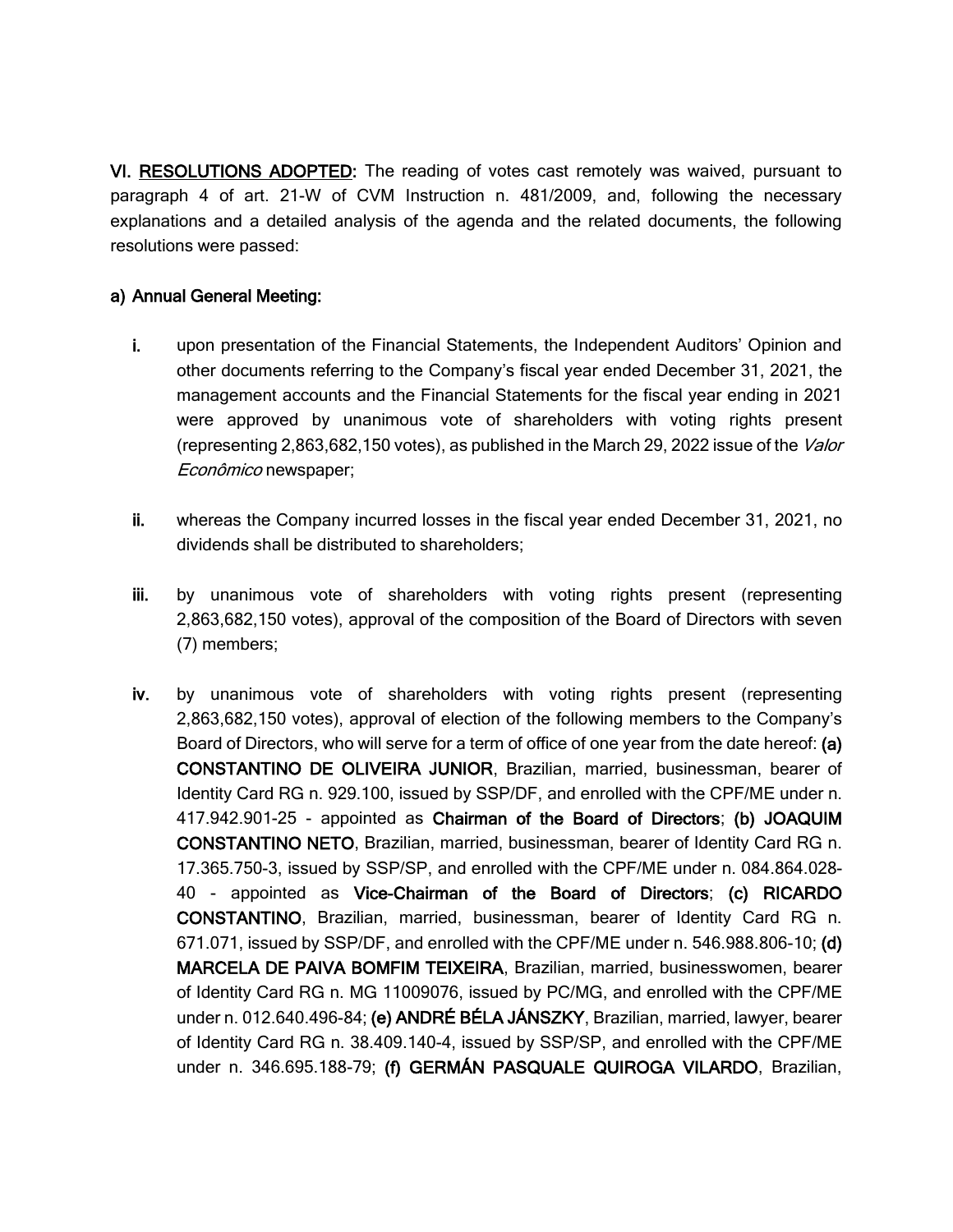legally separated, engineer, bearer of Identity Card RG n. 38.746.171-1, issued by SSP/SP, and enrolled with the CPF/ME under n. 009.943.227-71; (g) PHILIPP SCHIEMER, German, married, business administrator, bearer of National Register of Foreigners (RNE) n. V 113077-M; all of them with business address at Praça Comandante Linneu Gomes, s/n, gate 3, Zip Code 04626-020, Jardim Aeroporto, in the city of São Paulo, State of São Paulo, Brazil. The directors André Béla Jánszky, Germán Pasquale Quiroga Vilardo, Philipp Schiemer and Marcela De Paiva Bomfim Teixeira are Independent Directors of the Company, under the terms of item 5.3 of the Corporate Governance Differentiated Practices Regulation - Level II of the B3 S.A. - Brasil, Bolsa, Balcão. The directors now elected declared, in accordance with the provisions in Article 37, item II, of Law n. 8934/94 and in Article 147, paragraphs 1 and 2, of the Corporations Act, not to have been charged for any crime provided for by law or included in the legal restrictions which would prevent them from exercising business activities. The instruments of investiture of the directors now elected, with the statements confirming that there are no legal restrictions on them to exercise business activities, were duly signed. There was no appointment of a member to the Board of Directors by holders of preferred shares under the terms of Article 141 and its paragraphs of the Corporations Act;

- v. by unanimous vote of shareholders with voting rights present (representing 2,863,682,150 votes), the proposal for compensation for directors and executive officers of the Company for fiscal year 2022 was approved, in the amount up of R\$ 28,173,890.20 (twenty-eight million, one hundred and seventy-three thousand, eight hundred and ninety reais and twenty cents), as proposed by the Company's management, to be distributed to the members of the Board of Directors and to the Company's executive officers, pursuant to applicable law and the Company's bylaws; and
- vi. at the request of the preferred shareholders present, representing 8.07% of the Company's preferred shares, with record of contrary votes and abstentions, as defined in Art. 53(a) of the Company's bylaws, and pursuant to CVM Instruction n. 324 of January 19, 2000, combined with Article 5, paragraph 8, of the Company's bylaws, a Fiscal Council was installed for fiscal year 2022. The following individuals were elected by unanimous vote of shareholders with voting rights present (representing 2,863,682,150 votes), with abstention of the preferred shareholders, to compose the Company's Fiscal Council for a term of office until the date of the Company's next Annual General Shareholders' Meeting to be held in 2023: (i) effective members: (i.a) Renato Chiodaro, Brazilian, married, lawyer, bearer of Identity Card RG n. 22.290.450- 1, issued by SSP/SP, enrolled with the CPF/ME under n. 256.611.098-06; (i.b) Carla Andrea Furtado Coelho, Brazilian, married, lawyer, bearer of Identity Card RG n.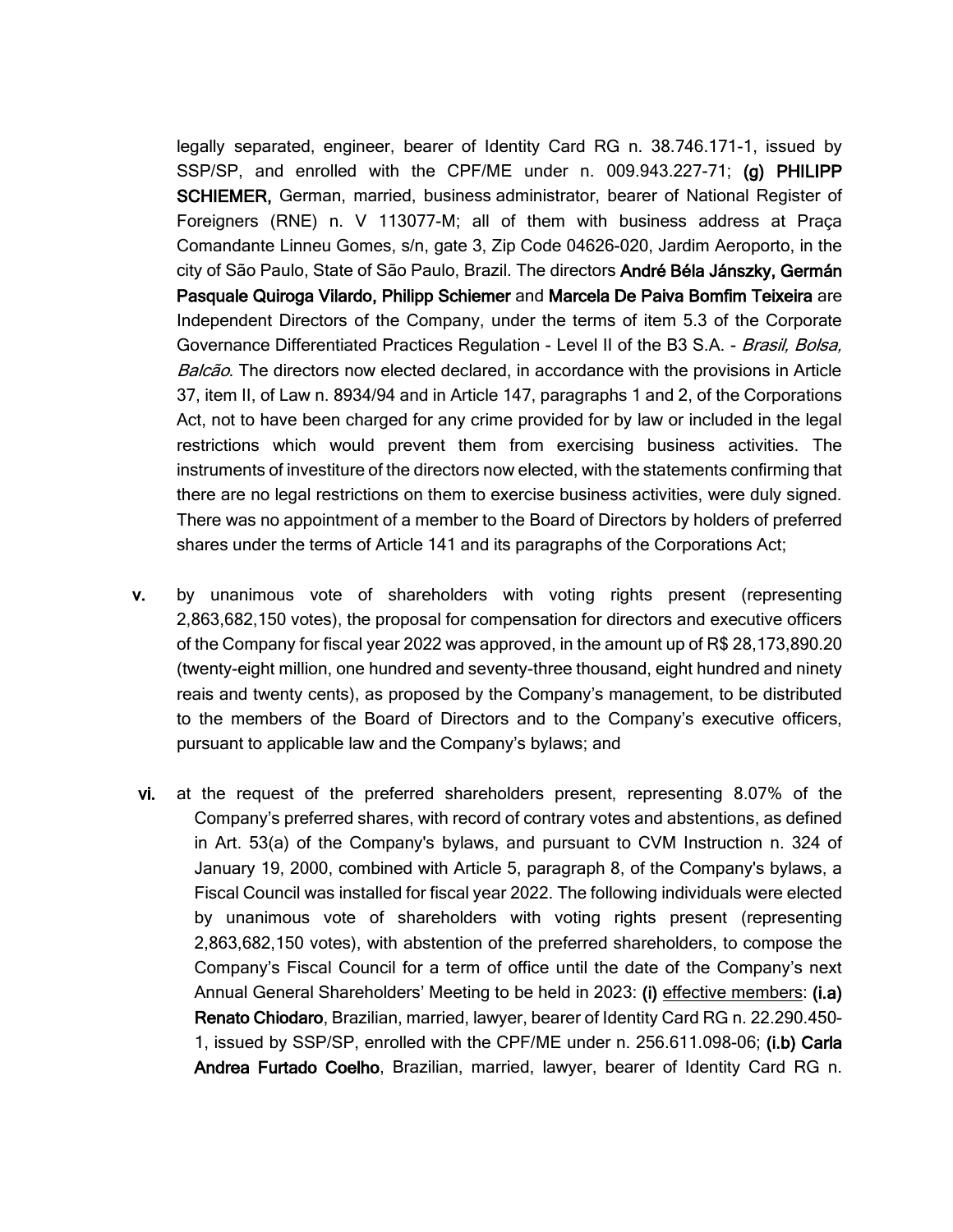55.953.352-4, issued by SSP/SP, and enrolled with the CPF/ME under n. 006.502.017- 01; and (i.c) Marcelo Amaral Moraes, Brazilian, divorced, economist, bearer of Identity Card RG 07178889-7, issued by IFP/RJ, and enrolled with the CPF/MF under n. 929390077-72;

The effective members of the Fiscal Council shall take office within 30 days from the date hereof, after signing the instruments of investiture, which shall be recorded in the Book of Minutes of Meetings of the Company's Fiscal Council. The members hereby declared, under the penalties of law, that they fulfill all the requirements set forth in Article 162 of the Corporations Act for their investiture as members of the Company's Fiscal Council.

Pursuant to Article 162, paragraph 3, of the Corporations Act, by unanimous vote of shareholders with voting rights present (representing 2,863,682,150 votes) and with abstention of the preferred shareholders, the individual monthly compensation of the effective members of the Fiscal Council was approved and shall be equivalent to ten percent (10%) of the average compensation attributed to each director of the Company, not including benefits, representation fees and profit sharing.

### b) Extraordinary Meeting:

i. by unanimous vote of shareholders with voting rights present (representing 2,863,682,150 votes), the amendment to Article 5, *caput*, of the Company's bylaws, in the form of Appendix II, was approved to reflect the Company's current capital stock, as a result of the capital increases approved by the Board of Directors, within the limit of the Company's authorized capital, which shall henceforth be read as follows:

> "ARTICLE 5 - The Capital Stock, fully subscribed and paid-up, is four billion, one hundred and ninety-six million, nine hundred and fifty-nine thousand, one hundred and forty-two reais and eighty-eight cents (R\$ 4,196,959,142.88) represented by three billion, one hundred and seventy-eight million, seventy-nine thousand, five hundred and ninety-six (3,178,079,596) shares, of which two billion, eight hundred and sixty-three million, six hundred and eightytwo thousand seven hundred and ten (2,863,682,710) are common shares and three hundred and fourteen million, three hundred and ninety-six thousand, eight hundred and eighty-six (314,396,886) are preferred shares, all of them registered, with no face value."

VII. MINUTES, PUBLICATIONS AND CLARIFICATIONS: The minutes of this Annual General and Extraordinary Shareholders' Meeting were authorized to be drawn-up in summary form, as set forth in §1 of Article 130 of the Corporations Act. Further, by unanimous vote of the shareholders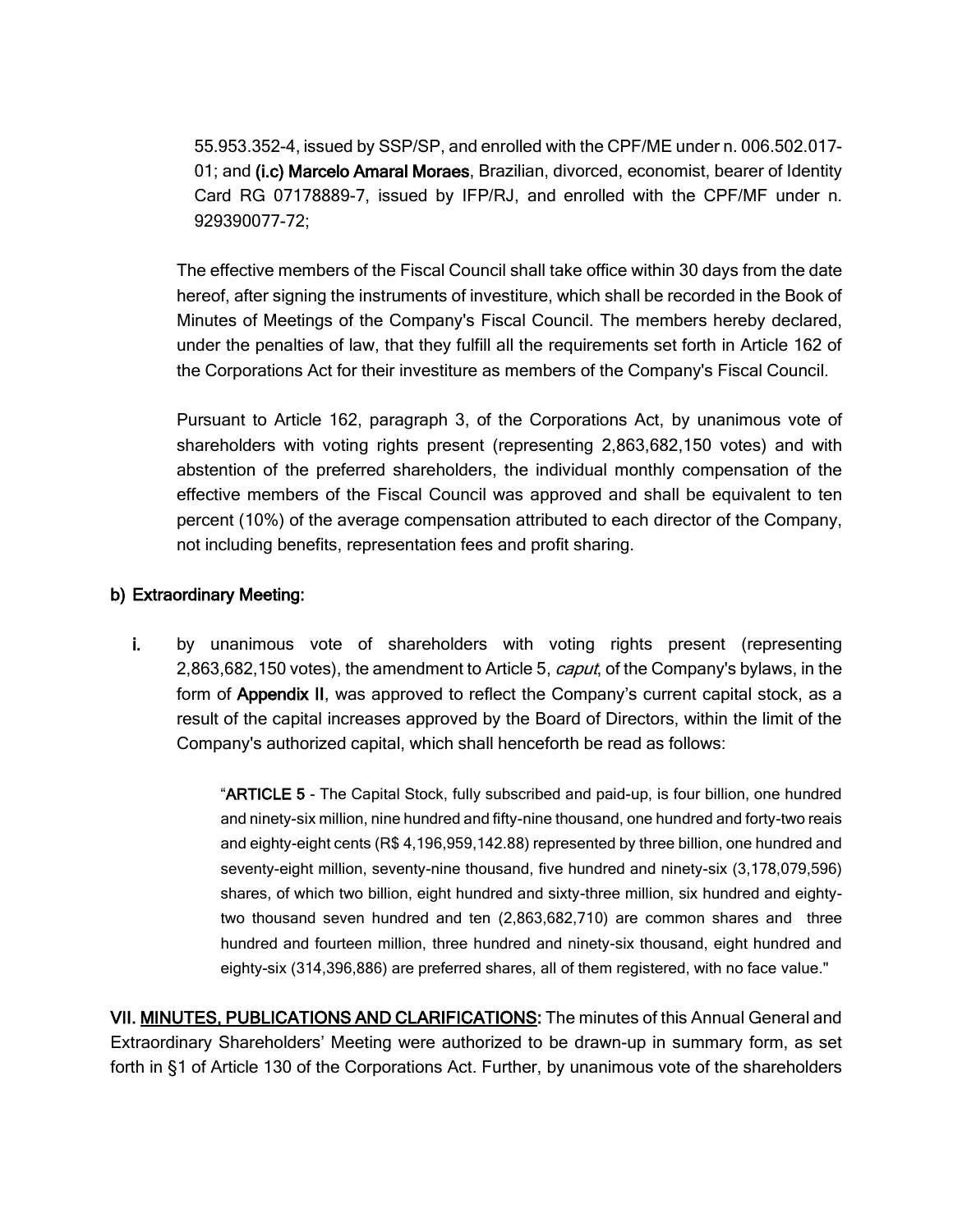present, the proposal for publication of these minutes by omitting the signatures of the shareholders was approved.

VIII. APPROVAL AND SIGNING OF THE MINUTES: The word was offered to whoever might wish to use it and, as nobody did so, the meeting was adjourned for the time necessary to draw up these minutes. After the meeting was reopened, these minutes were projected, and checked approved by the Shareholders and signed by the Chairman and Secretary of the meeting, having been considered signatory of the minutes, pursuant to article 21-V, § 1, of ICVM 481/09, the Shareholders who registered their presence in the electronic digital participation system provided by the Company.

IX. SIGNATURES: Chairman: Constantino de Oliveira Junior. Secretary: Ana Beatriz Margarido Pires de Almeida Lobo

# SHAREHOLDERS PRESENT VIA IN PERSON PARTICIPATION, PURSUANT TO ARTICLE 21- V, INDENT I, OF CVM INSTRUCTION 481: MOBI FUNDO DE INVESTIMENTO EM AÇÕES .

SHAREHOLDERS PRESENT VIA DIGITAL PARTICIPATION, PURSUANT TO ARTICLE 21-V, PARAGRAPH 1 OF CVM INSTRUCTION 481: LEGAL AND GENERAL ASSURANCE PENSIONS MNG LTD ; AMERICAN FUNDS INS SERIES NEW WORLD FUND ; DUPONT PENSION TRUST; IBM 401 (K) PLUS PLAN ; NORGES BANK ; PUBLIC EMPLOYEES RETIREMENT SYSTEM OF OHIO ; PUBLIC EMPLOYEES RETIREMENT ASSOCIATION OF NEW MEX ; STATE ST GL ADV TRUST COMPANY INV FF TAX EX RET PLANS; PARAMETRIC TAX-MANAGED EMERGING MARKETS FUND; LOS ANGELES COUNTY EMPLOYEES RET ASSOCIATION; FORD MOTOR CO DEFINED BENEF MASTER TRUST; INTERNATIONAL MONETARY FUND; SONOMA COUNTY EMPLOYEES RETIREMENT ASSOCIATIO; UTAH STATE RETIREMENT SYSTEMS; THE REGENTS OF THE UNIVERSITY OF CALIFORNIA; ISHARES PUBLIC LIMITED COMPANY; THE MASTER T BK OF JPN, LTD AS T OF NIKKO BR EQ MOTHER FUND; KAISER FOUNDATION HOSPITALS; SPDR SP EMERGING MARKETS ETF; ISHARES MSCI EMERGING MARKETS SMALL CAP ETF; COLLEGE RETIREMENT EQUITIES FUND; SSGATC I. F. F. T. E. R. P. S. S. M. E. M. S. C. I. S. L.F.; VANGUARD TOTAL WORLD STOCK INDEX FUND, A SERIES OF; CUSTODY BANK OF JAPAN, LTD. RE: RTB NIKKO B. E. A. M. F.; ISHARES III PUBLIC LIMITED COMPANY; NTGI-QM COMMON DAC WORLD EX-US INVESTABLE MIF – LENDING; ST ST MSCI EMERGING MKT SMALL CI NON LENDING COMMON TRT FUND; GAM MULTISTOCK; KAISER PERMANENTE GROUP TRUST; ISHARES MSCI BRAZIL SMALL CAP ETF; DELA DEPOSITARY ASSET MANAGEMENT B.V.; SSGA SPDR ETFS EUROPE I PLC; UI-E - J P MORGAN S/A DTVM; MERCER QIF FUND PLC; SPDR PORTFOLIO MSCI GLOBAL STOCK MARKET ETF; FLEXSHARES MORNINGSTAR EMERGING MARKETS FACTOR TILT INDEX F; ISHARES CORE MSCI EMERGING MARKETS ETF; ISHARES CORE MSCI TOTAL INTERNATIONAL STOCK ETF; EMERGING MARKETS EQUITY FUND; NORTHERN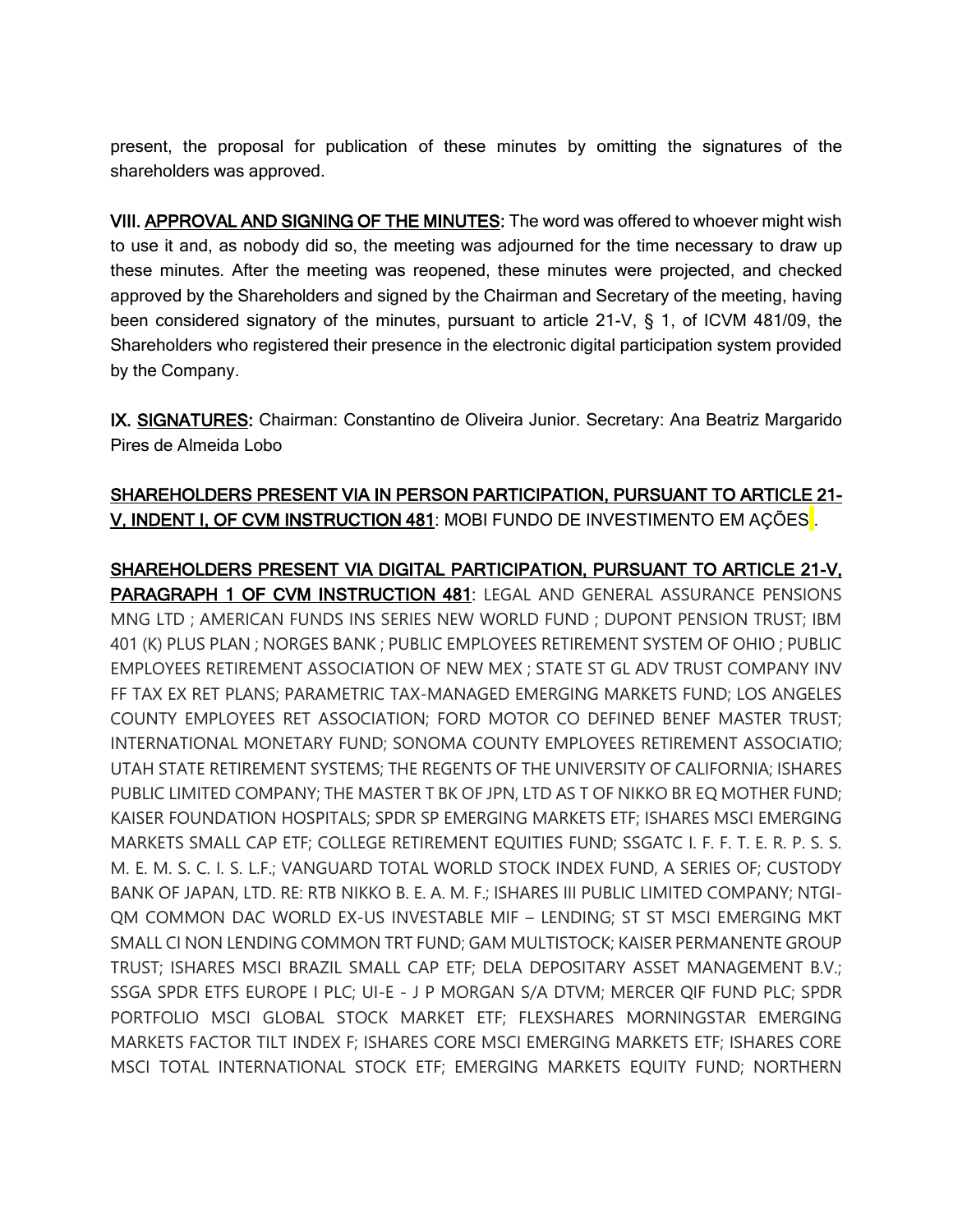TRUST COLLECTIVE EAFE SMALL CAP INDEX FUND-NON LEND; STATE STREET GLOBAL ALL CAP EQUITY EX-US INDEX PORTFOLIO; FIDELITY SALEM STREET T: FIDELITY TOTAL INTE INDEX FUND; ISHARES IV PUBLIC LIMITED COMPANY; VANGUARD INV FUNDS ICVC-VANGUARD FTSE GLOBAL ALL CAP INDEX F; EMERGING MARKETS SMALL CAPITALIZATION EQUITY INDEX FUND; EMERGING MARKETS SMALL CAPIT EQUITY INDEX NON-LENDABLE FUND; EMERGING MARKETS SMALL CAPITALIZATION EQUITY INDEX FUND B; GLOBAL ALPHA TILTS ESG NON-LENDABLE FUND B; VANGUARD EMERGING MARKETS STOCK INDEX FUND; PARAMETRIC TMEMC FUND, LP; VANGUARD ESG INTERNATIONAL; WEST YORKSHIRE PENSION FUND; VANGUARD FIDUCIARY TRT COMPANY INSTIT T INTL STK MKT INDEX T; AMERICAN CENTURY ETF TRUST - AVANTIS EMERGING MARK; AMERICAN CENTURY ETF TRUST - AVANTIS EMERGING MARK; VANGUARD F. T. C. INST. TOTAL INTL STOCK M. INDEX TRUST II; VANGUARD INVESTMENT SERIES PLC / VANGUARD ESG EMER; VANGUARD FUNDS PLC / VANGUARD ESG GLOBAL ALL CAP U; NORTHERN TRUST COLLECTIVE EMERGING MARKETS EX CHIN; AMERICAN CENTURY ETF TRUST-AVANTIS RESPONSIBLE EME; ALLIANZ GL INVESTORS GMBH ON BEHALF OF ALLIANZGI-FONDS DSPT; ISHARES EMERGING MARKETS IMI EQUITY INDEX FUND; CAPITAL GROUP EMERGING MARKETS RESTRICTED EQUITY C T (US); CAPITAL INTERNATIONAL FUND; EMERGING MARKETS GROWTH FUND INC; NEW WORLD FUND, INC.; STICHTING DEPOSITARY APG EMERGING MARKETS EQUITY POOL; VANGUARD TOTAL INTERNATIONAL STOCK INDEX FD, A SE VAN S F.

This presents a faithful copy of the minutes that were drawn-up in the proper book.

São Paulo, April 29, 2022.

Chairmanship of the Meeting:

Constantino de Oliveira Junior Chairman

\_\_\_\_\_\_\_\_\_\_\_\_\_\_\_\_\_\_\_\_\_\_\_\_\_\_\_\_\_\_\_\_\_ \_\_\_\_\_\_\_\_\_\_\_\_\_\_\_\_\_\_\_\_\_\_\_\_\_\_\_\_\_\_\_\_\_\_ Ana Beatriz Margarido Pires de Almeida Lobo **Secretary**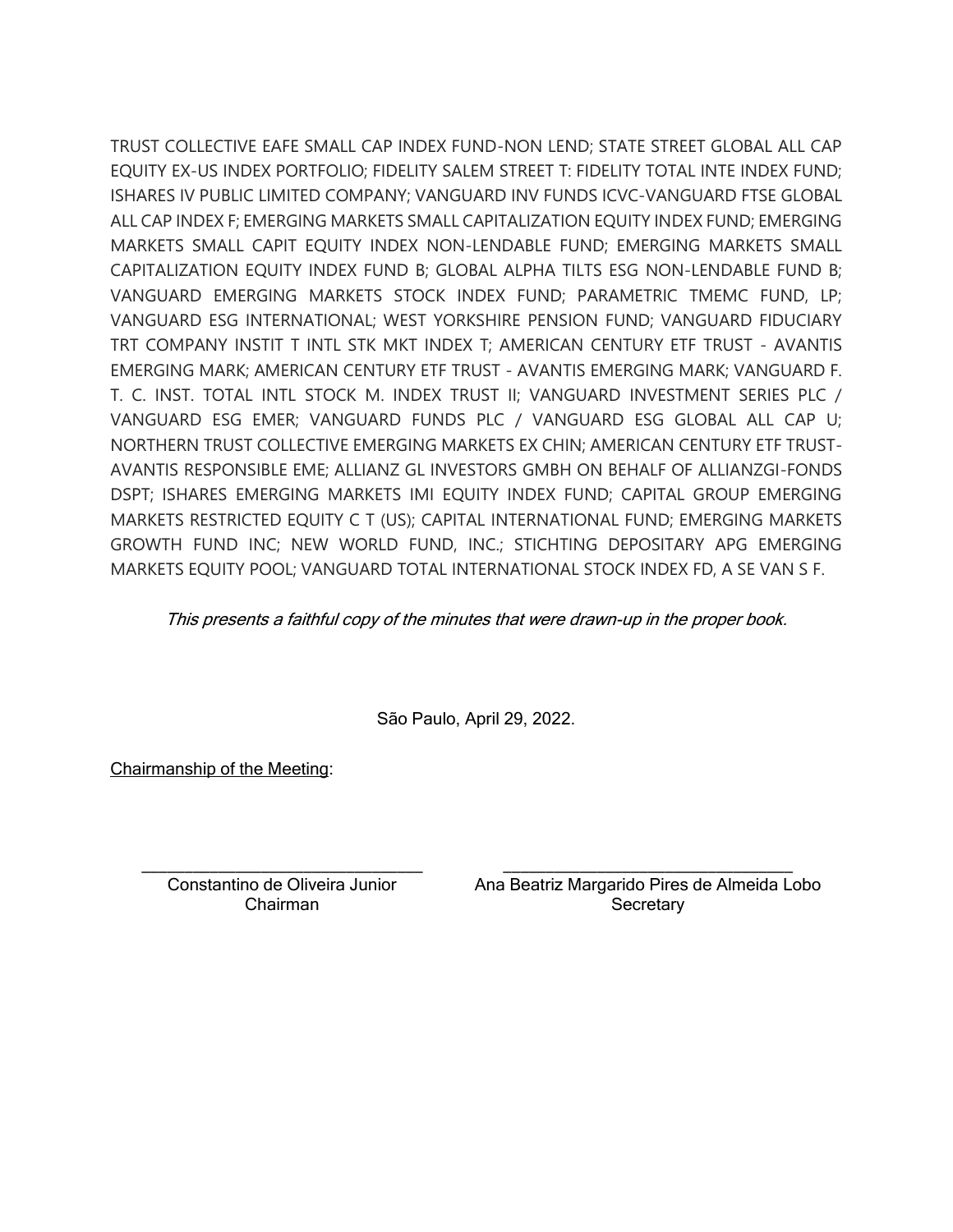GOL LINHAS AÉREAS INTELIGENTES S.A. CNPJ/ME N. 06.164.253/0001-87 NIRE 35.300.314.441

# MINUTES OF THE ANNUAL GENERAL AND EXTRAORDINARY SHAREHOLDERS' MEETING HELD ON APRIL 29, 2022

# APPENDIX I SYNTHETIC FINAL VOTING MAP

(This appendix starts on the next page.)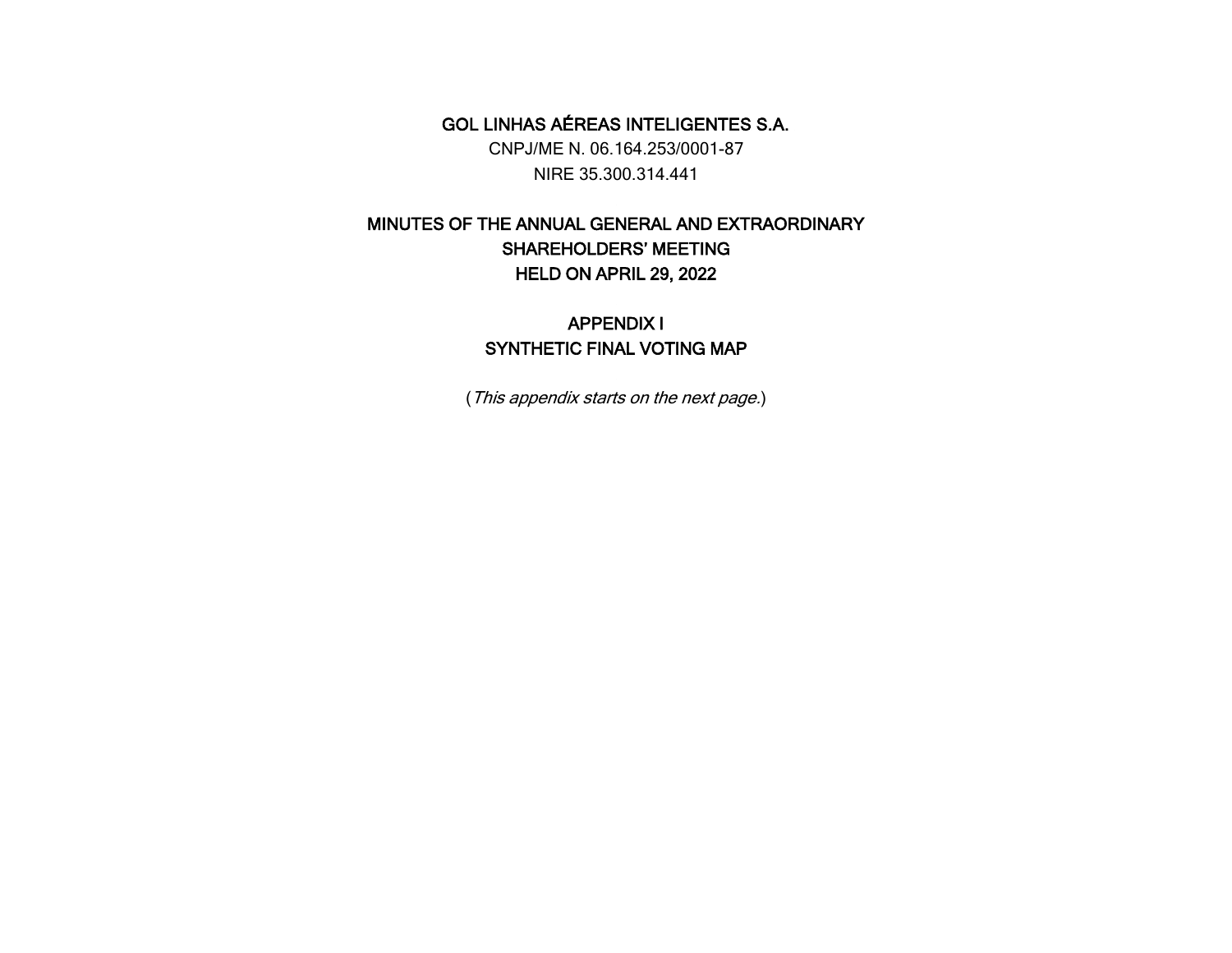## SYNTHETIC FINAL VOTING MAP

# Annual General Shareholders' Meeting

| <b>Deliberation</b>                                                                                                                                                                                                                                                                                                                                                                                                                                                                                                                                                                                   | Approve<br>(YES) | Reject<br>(NO) | Abstention |
|-------------------------------------------------------------------------------------------------------------------------------------------------------------------------------------------------------------------------------------------------------------------------------------------------------------------------------------------------------------------------------------------------------------------------------------------------------------------------------------------------------------------------------------------------------------------------------------------------------|------------------|----------------|------------|
| Analysis of the managers' accounts, analysis, discussion and voting on the Companys financial<br>1.<br>statements for the fiscal year ended on December 31, 2021.                                                                                                                                                                                                                                                                                                                                                                                                                                     | 2.863.682.150 ON |                |            |
| 2.<br>Approval of the proposal for the allocation of net income for the fiscal year ended on December<br>31, 2021.                                                                                                                                                                                                                                                                                                                                                                                                                                                                                    | 2.863.682.150 ON |                |            |
| Approval of the number of members of the Board of Directors.<br>3.                                                                                                                                                                                                                                                                                                                                                                                                                                                                                                                                    | 2.863.682.150 ON |                |            |
| Do you wish to request the cumulative voting for the election of the board of directors, under the<br>4.<br>terms of art. 141 of Law 6,404, of 1976?                                                                                                                                                                                                                                                                                                                                                                                                                                                  |                  |                |            |
| Nomination of all the names that compose the slate (the votes indicated in this section will be<br>5.<br>disregarded if the shareholder with voting rights fills in the fields present in the separate election of a<br>member of the board of directors and the separate election referred to in these fields takes place). -<br>Chapa Única                                                                                                                                                                                                                                                         | 2.863.682.150 ON |                |            |
| If one of the candidates that composes your chosen slate leaves it, can the votes corresponding<br>6.<br>to your shares continue to be conferred on the same slate?                                                                                                                                                                                                                                                                                                                                                                                                                                   |                  |                |            |
| In case of a cumulative voting process, should the corresponding votes to your shares be equally<br>7.<br>distributed among the members of the slate that you've chosen? [If the shareholder chooses "yes" and<br>also indicates the "approve" answer type for specific candidates among those listed below, their votes<br>will be distributed proportionally among these candidates. If the shareholder chooses to "abstain" and<br>the election occurs by the cumulative voting process, the shareholder's vote shall be counted as an<br>abstention in the respective resolution of the meeting.] |                  |                |            |
| View of all the candidates that compose the slate to indicate the cumulative voting distribution.<br>8.                                                                                                                                                                                                                                                                                                                                                                                                                                                                                               |                  |                |            |
| Constantino De Oliveira Junior (Efetivo)                                                                                                                                                                                                                                                                                                                                                                                                                                                                                                                                                              |                  |                |            |
| Joaquim Constantino Neto (Efetivo)                                                                                                                                                                                                                                                                                                                                                                                                                                                                                                                                                                    |                  |                |            |
| Ricardo Constantino (Efetivo)                                                                                                                                                                                                                                                                                                                                                                                                                                                                                                                                                                         |                  |                |            |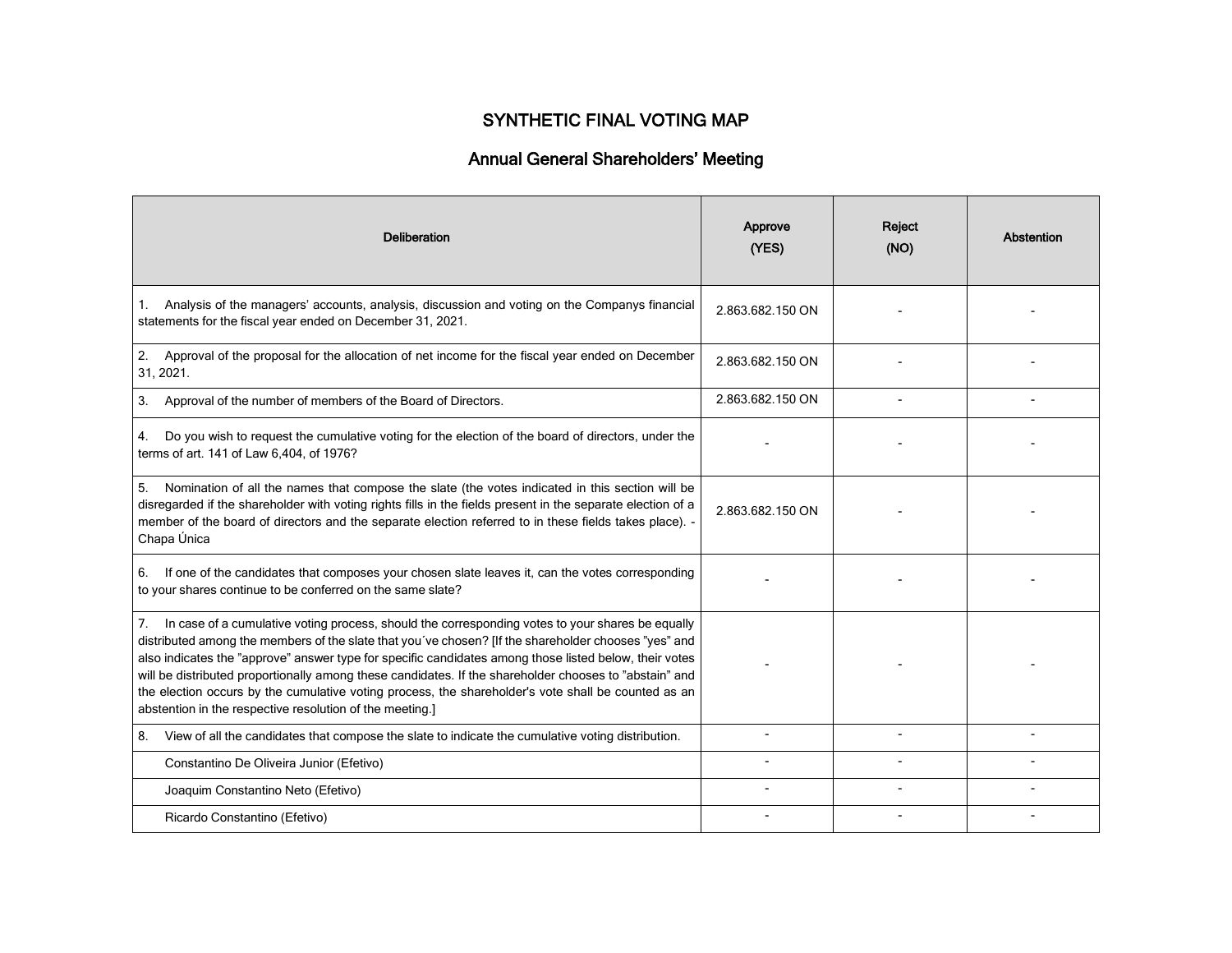| André Béla Jánszky (Independente)                                                                                                                                                                                                                                                                                                                                                                                                                                                                |                  |            |               |
|--------------------------------------------------------------------------------------------------------------------------------------------------------------------------------------------------------------------------------------------------------------------------------------------------------------------------------------------------------------------------------------------------------------------------------------------------------------------------------------------------|------------------|------------|---------------|
| Marcela De Paiva Bomfim Teixeira (Independente)                                                                                                                                                                                                                                                                                                                                                                                                                                                  |                  |            |               |
| Germán Pasquale Quiroga Vilardo (Independente)                                                                                                                                                                                                                                                                                                                                                                                                                                                   |                  |            |               |
| Philipp Schiemer (Independente)                                                                                                                                                                                                                                                                                                                                                                                                                                                                  |                  |            |               |
| Do you wish to request a separate election of a member of the board of directors, under the terms<br>-9.<br>of article 141, paragraph 4, I, of Law 6,404, of 1976? (The shareholder can only fill this field in case of<br>keeping the position of voting shares ininterrupted for 3 months prior to the general meeting. If the<br>shareholder chooses "no" or "abstain", his/her shares will not be computed for the request of a separate<br>election of a member of the board of directors). |                  |            |               |
| 10. Approval of the global compensation of the members of the Board of Directors and the Board of<br>Officers of the Company for the fiscal year to be ended on December 31, 2022.                                                                                                                                                                                                                                                                                                               | 2.863.682.150 ON |            |               |
| 11. Do you wish to request the establishment of a fiscal council, under the terms of article 161 of Law<br>6,404, of 1976? (If the shareholder chooses "no" or "abstain", his/her shares will not be computed for<br>the request of the establishment of the fiscal council).                                                                                                                                                                                                                    | 25.389.486 PN    | 137.478 PN | 14.509.091 PN |
| 12. In case of a second call notice for the Annual General Meeting, can the vote instructions held in<br>this distance voting ballot be considered the same for the Annual General Meeting in a second call?                                                                                                                                                                                                                                                                                     | 39.221.440 PN    | 814.615 PN |               |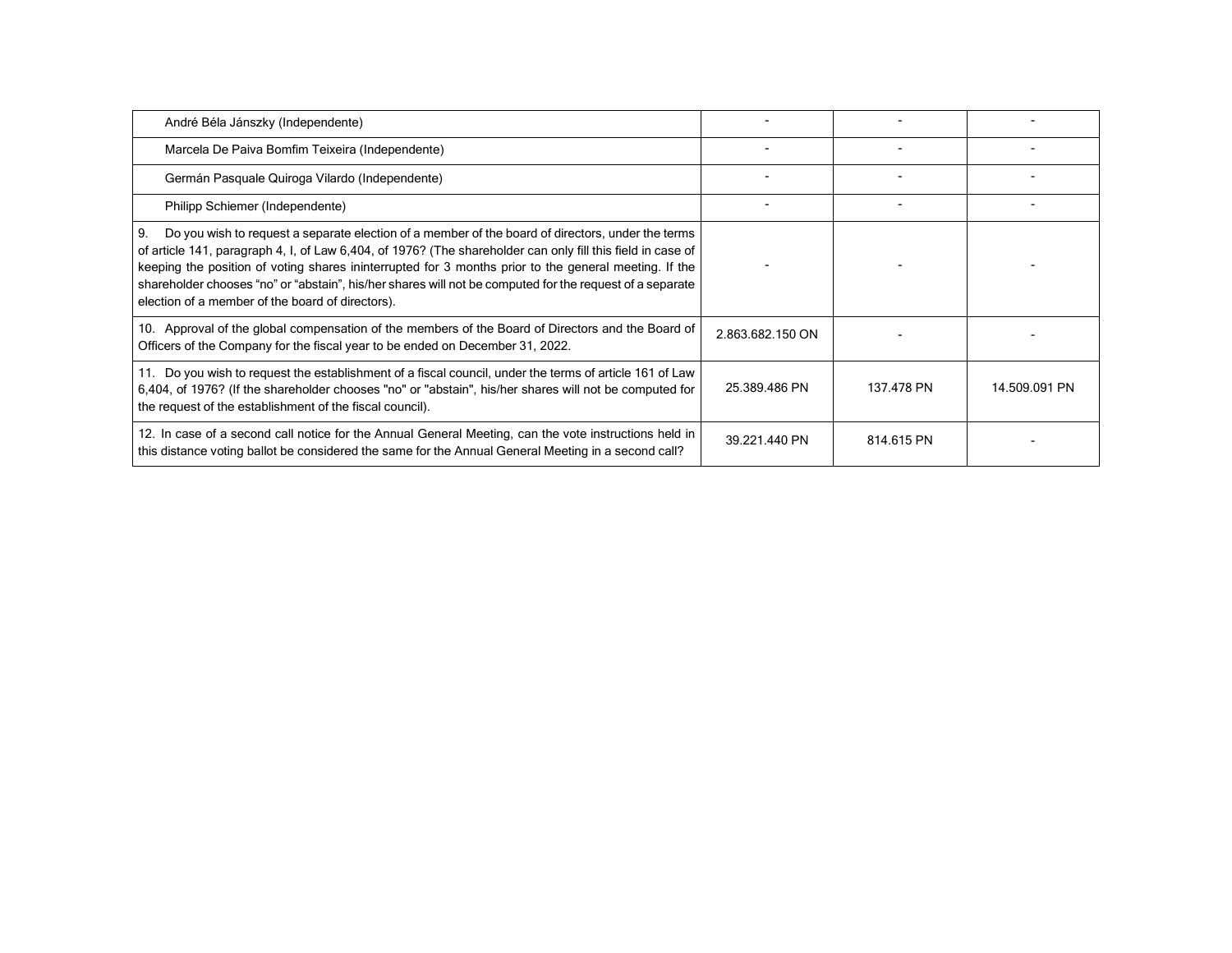# SYNTHETIC FINAL VOTING MAP

# Extraordinary Shareholders' Meeting

| <b>Deliberation</b>                                                                                                                                                                                                                | Approve          | Reject | Abstention |
|------------------------------------------------------------------------------------------------------------------------------------------------------------------------------------------------------------------------------------|------------------|--------|------------|
| Amend the caput of article 5 of the Companys Bylaws to reflect the Companys current capital<br>stock, as a result of capital increases approved by the Board of Directors, within the limit of the<br>Companys authorized capital. | 2.863.682.150 ON |        |            |
| In case of a second call notice for the Extraordinary General Meeting, can the vote instructions<br>2.<br>held in this distance voting ballot be considered the same for the Extraordinary General Meeting in a<br>second call?    |                  |        |            |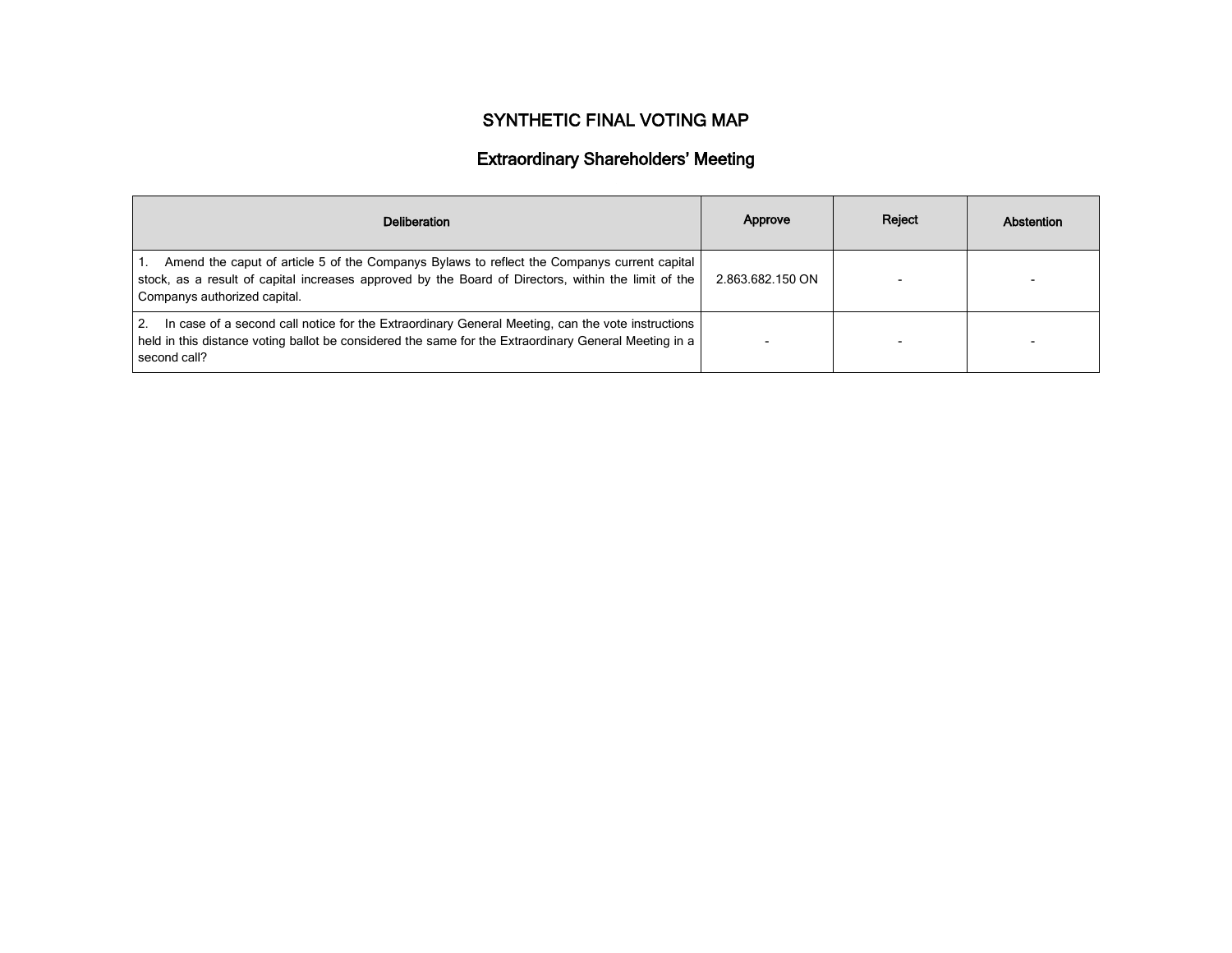GOL LINHAS AÉREAS INTELIGENTES S.A.

CNPJ/ME N. 06.164.253/0001-87 NIRE 35.300.314.441

# MINUTES OF THE ANNUAL GENERAL AND EXTRAORDINARY SHAREHOLDERS' MEETING HELD ON APRIL 29, 2022

# APPENDIX II CONSOLIDATED BYLAWS OF GOL LINHAS AÉREAS INTELIGENTES S.A.

### GOL LINHAS AÉREAS INTELIGENTES S.A.

#### **BYLAWS**

#### CHAPTER I NAME, HEADQUARTERS, JURISDICTION, DURATION AND PURPOSE

**ARTICLE 1 -** Gol Linhas Aéreas Inteligentes S.A. ("Company") is a joint stock company governed by the laws and use of commerce, by these By-Laws ("Bylaws") and applicable legislation.

**1st Paragraph -** Upon admission of the Company in the special listing segment called Level 2 of Corporate Governance ("Nível 2 de Governança Corporativa") of the BM&FBOVESPA S.A. – Bolsa de Valores, Mercadorias e Futuros ("BM&FBOVESPA") (Stock, Commodities and Futures Exchange), the Company, its shareholders, executive officers and members of the Board of Directors and of the Fiscal Board, when installed, are bound by the provisions set forth in the Regulation of Level 2 Corporate Governance of BM&FBOVESPA ("Regulation"). The Company, its management and shareholders will also be bound by the listing and trading rules of the BM&FBOVESPA.

**2nd Paragraph -** The provisions in the Regulation shall prevail over the provisions in the Bylaws, in the event of loss to the rights of the investors in public offerings provided for in these Bylaws.

**ARTICLE 2 -** The objective of the Company is to exercise corporate control of VRG Linhas Aéreas S.A. or of its successor at any title, and by means of controlled or affiliate companies, to exploit: (a) regular and non-regular air transportation services of passengers, cargo and mail bags, nationally or internationally, according to the concessions granted by the competent authorities; (b) complementary activities of chartering air transportation of passengers, cargo and mail bags; (c) the rendering of maintenance services, repair of aircrafts, own or third parties, motors, items and parts; (d) the rendering of services of aircraft hangar; (e) the rendering of services of attendance of patio and road, supplying of flight attendance and aircrafts cleaning; (f) the development of other activities related, connected or auxiliary to air transportation and to the other activities above described; and (g) participation in other companies, as a partner, quotaholder or shareholder.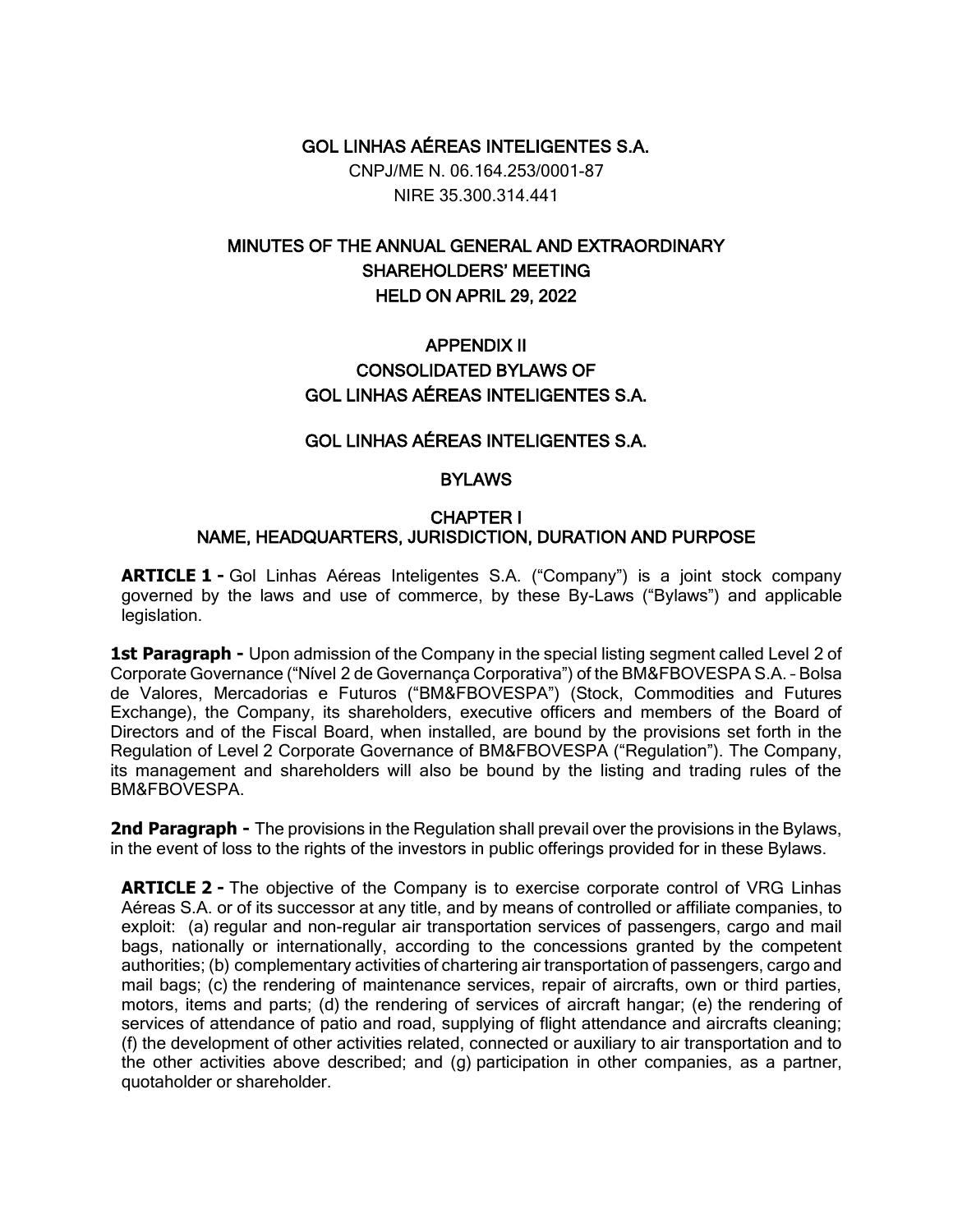Sole Paragraph - The transfer of the corporate control of VRG Linhas Aéreas S.A. shall be considered a change in corporate objective for purposes of exercise of the withdrawal right by the shareholders of the Company.

**ARTICLE 3 -** The Company's head office is located in the City of São Paulo, State of São Paulo, at Pça. Comandante Linneu Gomes, s/n, portaria 3, prédio 24, parte, Jardim Aeroporto, and it may open and close branches, agencies, warehouses or representation offices in any part of the Brazilian territory or abroad, by resolution of the Board of Directors.

**ARTICLE 4 -** The Company's term is indefinite.

### CHAPTER II CAPITAL STOCK AND SHARES

**ARTICLE 5 -** The Capital Stock, fully subscribed and paid-up, is four billion, one hundred and ninety-six million, nine hundred and fifty-nine thousand, one hundred and forty-two reais and eighty-eight cents (R\$ 4,196,959,142.88) represented by three billion, one hundred and seventy-eight million, seventy-nine thousand, five hundred and ninety-six (3,178,079,596) shares, of which two billion, eight hundred and sixty-three million, six hundred and eighty-two thousand seven hundred and ten (2,863,682,710) are common shares and three hundred and fourteen million, three hundred and ninety-six thousand, eight hundred and eighty-six (314,396,886) are preferred shares, all of them registered, with no face value.

1st Paragraph - The Company's shares shall be registered, with the adoption of book-entry shares being permitted, in which case they will be held in deposit accounts opened in the name of their respective holders, with a financial institution duly authorized by the Brazilian Securities and Exchange Commission ("CVM"), it being permitted that the fee mentioned in paragraph 3, article 35, of Law nº 6.404/76, as amended, be charged to the shareholders ("Brazilian Corporate law").

**2nd Paragraph -** Each common share shall be entitled to one vote in the Shareholders Meetings.

**3rd Paragraph -** Preferred shares shall not be entitled to voting rights, except in the case of the subjects specified in the 4th Paragraph below, the preferences and advantages consisting of the following:

- a) priority in the reimbursement of capital with respect to common shares, in the case of the liquidation of the Company, for the value per preferred share equal to the value of the Capital Stock of the Company divided by the total number of issued shares of the Company, multiplied by thirty-five (35).
- b) the right to be included in the public tender offer arising from the sale of corporate control, for the same condition and for a price per share that is equal to thirty-five (35) times the value per common share that is paid to the shareholder selling control (as defined in the Regulation);
- c) right to receive dividends per share equal to thirty-five (35) times the value of the dividends received per common share; and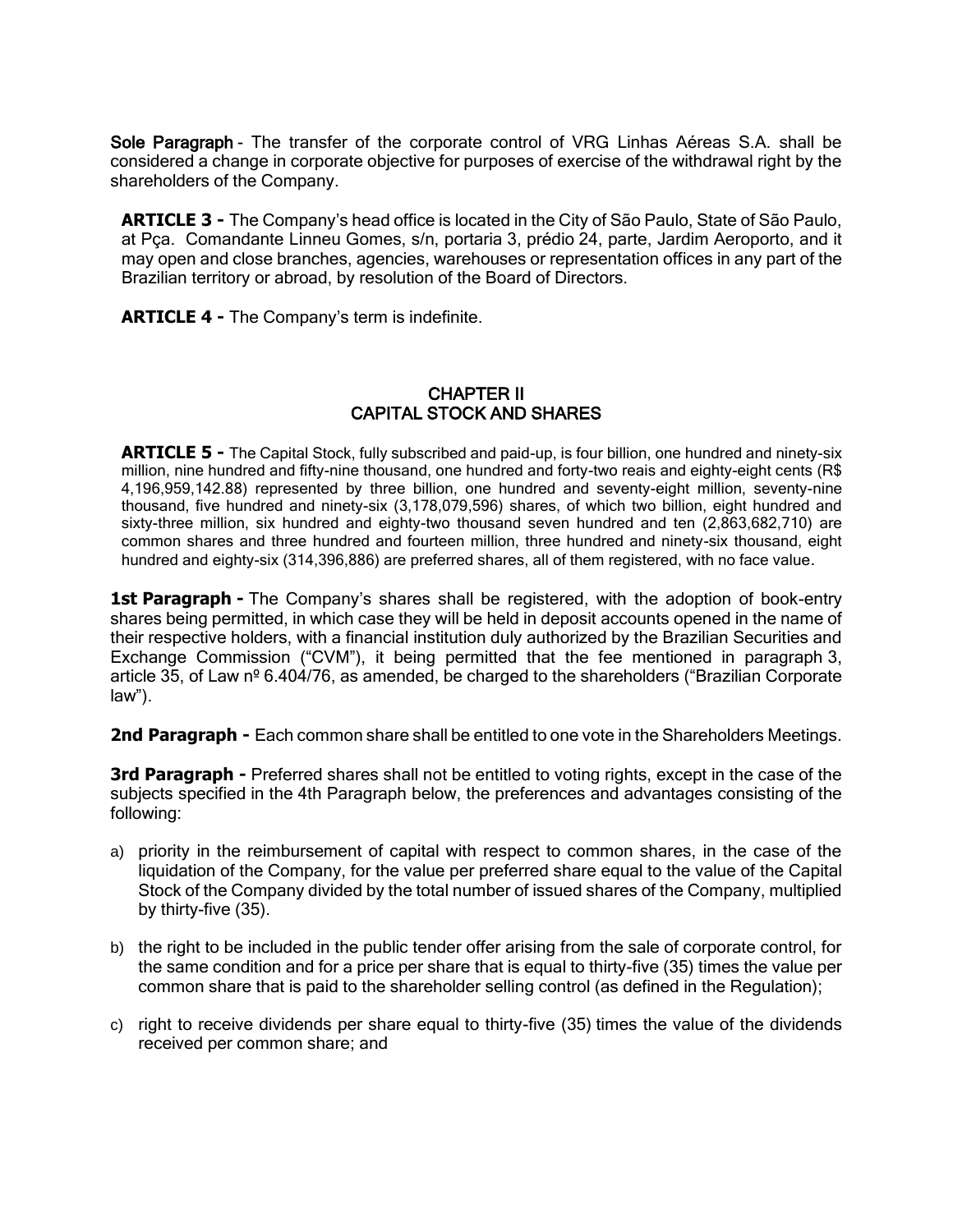d) in case of liquidation of the Company, the right to receive, after the capital priority reimbursement and the reimbursement of the capital of the common shares have been paid, thirty-five (35) times the value attributed to each common share at the time that any remaining assets are liquidated.

**4th Paragraph -** Preferred shares shall be entitled the right to vote in any deliberations of the Shareholders' Meeting concerning (the "Extraordinary Matters"):

- a) transformation, incorporation, spin-off and merger of the Company;
- b) approval of agreement between the Company and the Controlling Shareholder (as defined in the Regulation), directly or through third parties, as well as any other companies in which the Controlling Shareholder has interest, always when by operation of law or the Bylaws are deliberated in a general meeting;
- c) evaluation of goods destined to the paying up of increase of the Company's corporate capital;
- d) choice of specialized institution or company for the determination of the Economic Value of the Company according to the definition and terms of item 10.1.1. of the Regulation;
- e) change of the Company's corporate purpose;
- f) amendment or revocation of statutory provisions that amend or modify any of the requirements provided for in item 4.1. of the Regulation, being agreed that such voting right shall prevail while the Level 2 Corporate Governance Listing Agreement (as defined in the Regulation) is effective;
- g) amendments to or exclusion of Articles 12 through 16, paragraphs 3, 5 and 6 of Article 18, Articles 36 through 38 and 50; and
- h) any change in the voting rights determined in this paragraph and in paragraphs 5 and 8 below.

**5th Paragraph -** In case the Controlling Shareholder holds shares of the Company that represent, in aggregate, Participation in the Dividends (as defined below) equal to or less than fifty percent (50%), the approval of the Extraordinary Matters referred to in items (a) through (f) above by the Shareholders' Meeting (as defined below) will depend on the prior approval by an Extraordinary Meeting, observing the applicable quorums and approvals under these Bylaws and the Regulation. Regardless of the interest held by the Controlling Shareholder, the approval of the Extraordinary Matters referred to in items (g) and (h) above by the Shareholders' Meeting will always depend on the prior approval by an Extraordinary Meeting, observing the applicable quorums and approvals under these Bylaws and the Regulation.

**6th Paragraph -** If there is a shareholder withdrawal, the amount to be paid by the Company as reimbursement for the shares held by the shareholder that has exerted this withdrawal right, when authorized by Brazilian Corporate Law, shall correspond to the economic value of such shares, to be calculated according to the procedure of evaluation accepted by Brazilian Corporate Law, as amended, whenever such value is lower than the equity value calculated according to article 45 of Brazilian Corporate Law.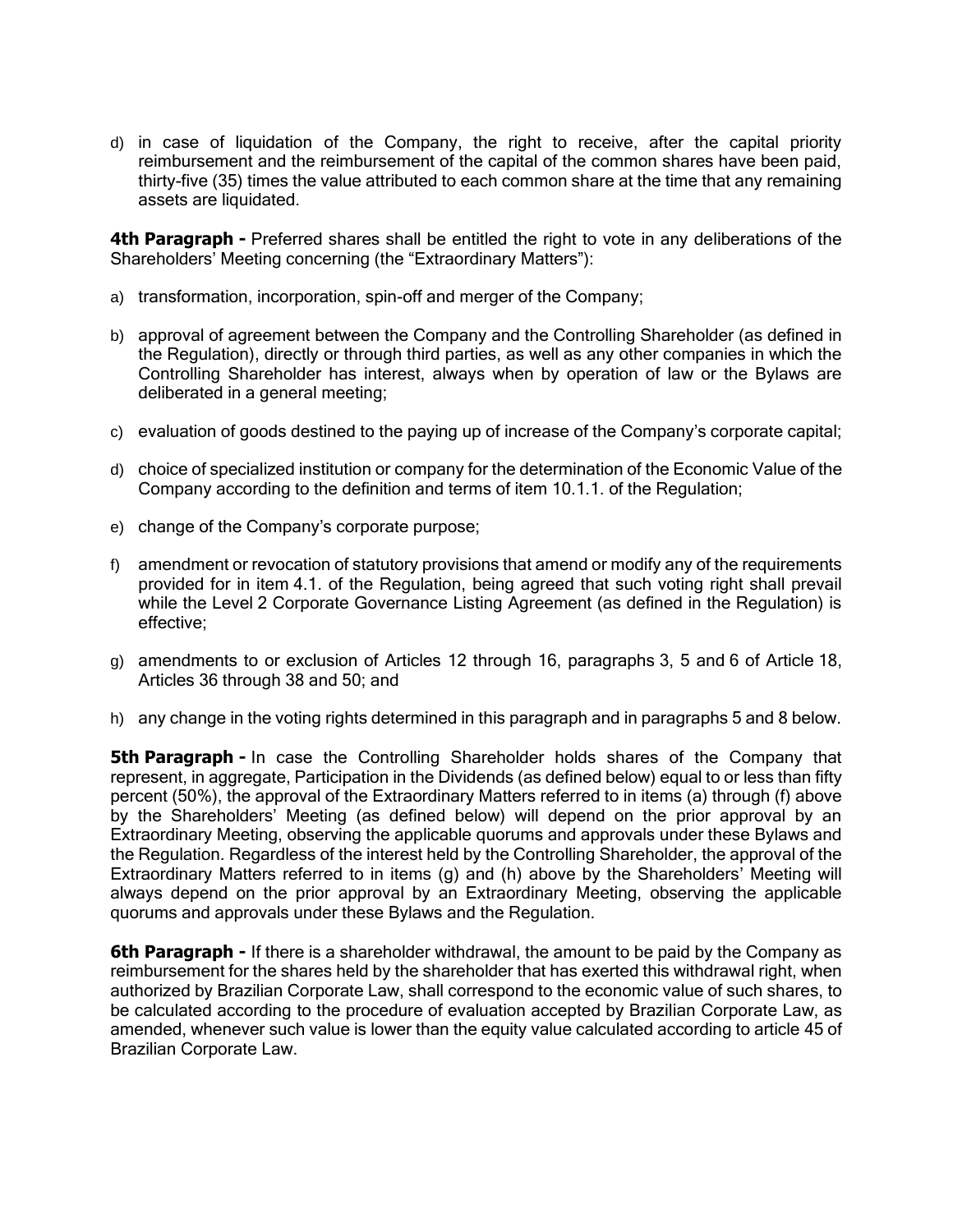**7th Paragraph -** Observing the transfer restrictions indicated in Chapter IX of these Bylaws, the shareholders may, at any time, convert common shares into preferred shares, in the proportion of thirty-five (35) common shares to one (1) preferred share, provided that such shares are paid-up and with due regard to the legal limit. The conversion requests shall be sent to the Board of Officers in writing. The conversion requests, made pursuant to the terms of these Bylaws, received by the Board of Officers shall be ratified in the first meeting of the Board of Directors to be held.

**8th Paragraph -** Any rights conferred to the shareholders by law as a result of their ownership of a certain percentage of the capital stock may be exercised by shareholders who are owners of shares representing the same percentage in the Participation in the Dividends pursuant to these Bylaws.

**ARTICLE 6 -** Observing the legal limitations applicable, the Company is authorized to increase its corporate capital up to six billion Reais (R\$6,000,000,000.00).

1st Paragraph - Within the limit authorized by this Section, the Company may, by resolution of the Board of Directors, increase the corporate capital, regardless of amendment to the By-Laws, either upon issuance of shares, warrants, or upon issuance of debentures convertible into stock, without respecting the proportionality between the different types of shares. The Board of Directors shall determine the conditions for the issuance, including the price and pay-up term.

**2nd Paragraph -** At the Board of Directors' discretion, the right of first refusal may be excluded or have its term for exercise reduced concerning the issuance of shares, or debentures convertible into shares, in which placement is held in the stock market or by public subscription, or even by exchange per shares, in a public offering for acquisition of corporate control, according to the provisions of law.

**3rd Paragraph -** The Company may, within the limit of the authorized capital established herein and according to a plan approved by the Shareholders' Meeting (defined below), grant stock options to its officers or employees or to individuals that render services to the Company or to a company under its control.

**ARTICLE 7 -** The issuance of participation certificates by the Company is forbidden.

### CHAPTER III SHAREHOLDERS' MEETINGS

**ARTICLE 8 -** The shareholders' meetings ("Shareholders' Meeting") have authority to decide on all matters related to the purpose of the Company and take any resolutions deemed convenient to its protection and development. Shareholder Meetings shall be called, installed and held for the purposes of and as provided for by Brazilian Corporate Law, and resolutions shall be taken according to the quorum established by law. The minutes of the Shareholders' Meeting shall register the number of votes submitted by shareholders entitled to vote in favor and against each item and shall indicate the total Participation in the Dividends of the shareholders who voted for and against each item.

**1st Paragraph -** The Shareholders' Meeting shall be called by means of a call notice published at least fifteen (15) days prior to the first call and eight (8) days prior to the second call.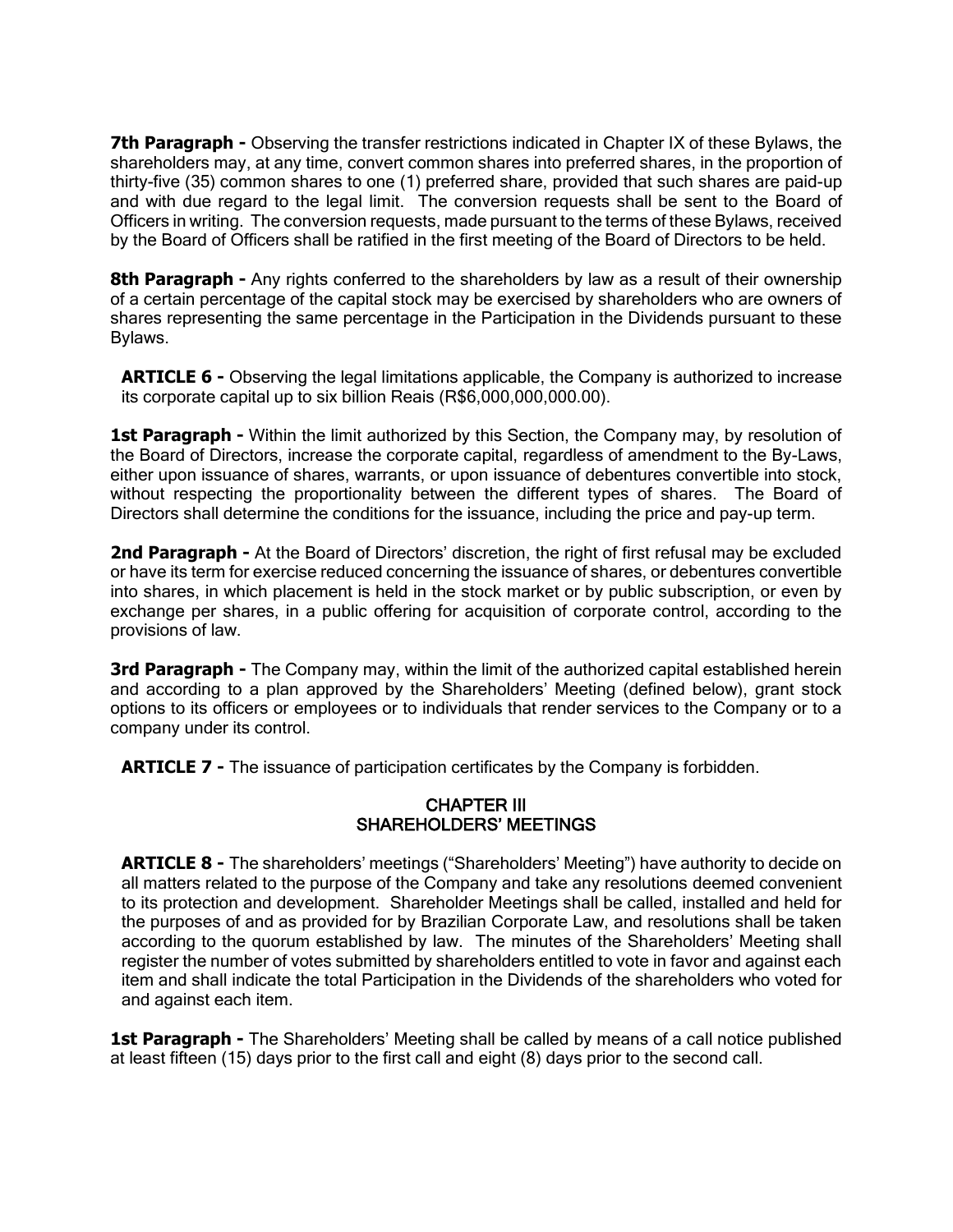**2nd Paragraph -** All documents to be analyzed or discussed in the Shareholders' Meeting shall be made available to the shareholders in the BM&FBOVESPA, as well as in the Company's headquarters, as from the date of publication of the first call notice mentioned in the previous paragraph.

**3rd Paragraph -** Any shareholder may be represented at the Shareholders' Meeting by proxy pursuant to paragraph 1 of Article 126 of Brazilian Corporate law, and the power-of-attorney granting the proxy shall conform to the law and shall be submitted to the Company at its headquarter at least three (3) days prior to the Shareholders' Meeting. The shareholder or his legal representative shall bear proof of identity to the Shareholders' Meeting.

**4th Paragraph -** Without prejudice to the provision above, any shareholder present at the start of a Shareholders' Meeting with the above required meetings will be entitled to participate and vote in that meeting, even if such shareholder failed to present any documents in advance.

**ARTICLE 9 -** The Shareholders' Meeting shall be installed and presided by the Chairman of the Board of Directors or, upon his absence or impediment, by another member of the Board of Directors or, in the absence of either of these, by any of the Company's officers present.

Sole Paragraph - The President of the Shareholders' Meeting shall choose one or more secretaries.

**ARTICLE 10 -** The shareholders shall meet annually during the four (4) months immediately following the end of the fiscal year and they shall decide on the matters for which they are responsible as provided for by Brazilian Corporate Law.

**ARTICLE 11 -** The shareholders shall meet on an extraordinary basis whenever the Company's interests require a decision by the shareholders and in the cases provided by Brazilian Corporate Law and under these Bylaws.

### CHAPTER IV EXTRAORDINARY MEETING

**ARTICLE 12 -** Pursuant to the terms of Paragraph 5 of Article 5 of these Bylaws, the approval of an Extraordinary Matter at a Shareholders' Meeting may depend on the prior approval by holders of preferred shares present at an extraordinary meeting ("Extraordinary Meeting").

**ARTICLE 13 -** The Extraordinary Meeting shall be called by means of a call notice published at least fifteen (15) days prior to the first call and eight (8) days prior to the second call.

Sole Paragraph - All documents to be analyzed or discussed at the Extraordinary Meeting shall be made available to the preferred shareholders at BM&FBOVESPA as well as at the Company's headquarters, from the date that the first call notice is published pursuant to this Article.

**ARTICLE 14 -** The Extraordinary Meeting shall be commenced and presided by the Chairman of the Board of Directors or, upon his absence or impediment, by another member of the Board of Directors or, in the absence of either of these, by any of the Company's officers present.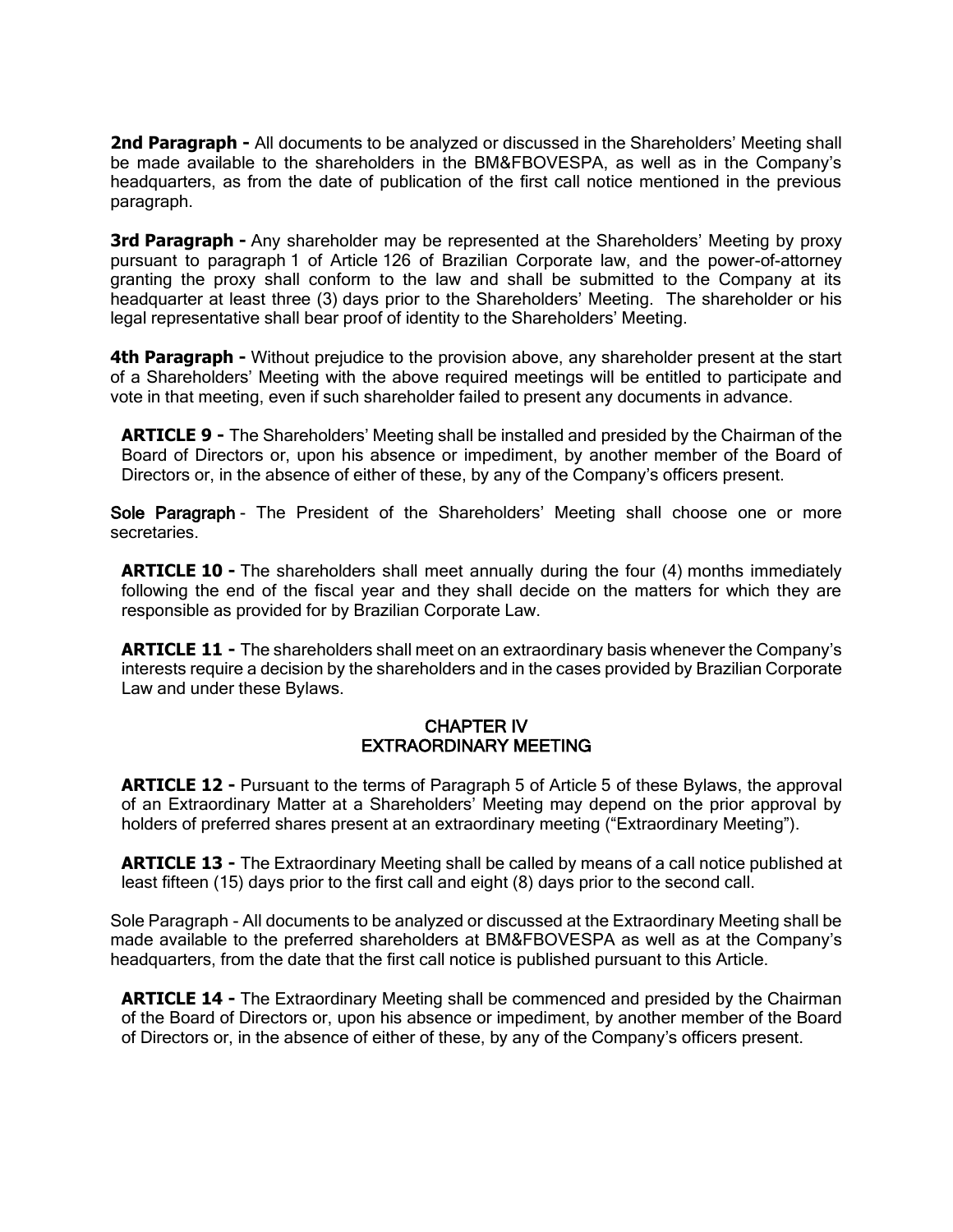Sole Paragraph - The President of the Shareholders' Meeting shall choose one or more secretaries.

**ARTICLE 15 -** The Extraordinary Meeting shall be held, on first call, with the presence of shareholders representing at least twenty-five percent (25%) of the preferred shares, and, on second call, with the presence of shareholders representing any number of preferred shares, except as provided in the Regulation. The minutes of the Extraordinary Meeting shall register the number of votes submitted by shareholders entitled to vote in favor and against each item and shall indicate the total Participation in the Dividends of the shareholders who voted in favor and against each item.

**ARTICLE 16 -** Any shareholder may be represented at the Extraordinary Meeting by proxy pursuant to paragraph 1 of Article 126 of Brazilian Corporate law, and the power-of-attorney granting the proxy shall conform to the law and shall be submitted to the Company at its headquarter at least three (3) days before the date established for the Extraordinary Meeting. The shareholder or his legal representative shall bear proof of identity to the Extraordinary Meeting.

Sole Paragraph - Without prejudice to the provision above, any shareholder present at the start of a Shareholders' Meeting with the above required meetings will be entitled to participate and vote in that meeting, even if such shareholder failed to present any documents in advance.

### CHAPTER V MANAGEMENT

**ARTICLE 17 -** The Company shall be managed by a Board of Directors and a Board of Officers.

Sole Paragraph - The total aggregate compensation of the Board of Directors (as defined in the Regulation) shall be determined at the Shareholders' Meeting, and the Board of Directors shall be responsible for determining the individual compensation of each of the members of the Board of Directors and of the Board of Officers.

#### SECTION I BOARD OF DIRECTORS

**ARTICLE 18 -** The Board of Directors shall be comprised of at least five (5) and at most ten (10) members, resident or not in Brazil, appointed by the Shareholders' Meeting and subject to dismissal by the Shareholders' Meeting at any time, for a unified term of office of one (1) year, reelection being permitted. The Shareholders' Meeting shall also designate the Chairman of the Board, who may not be simultaneously the Chief Executive Officer of the Company.

**1st Paragraph -** Each member of the Board of Directors shall have a good reputation and the professional experience necessary to carry out its duties, and no person who has, or represents someone who has, a conflict of interest shall be elected, except with a waiver from the Shareholders' Meeting. Without prejudice to the authority of the Shareholder's Meeting, members of the Board of Directors should preferably have diverse business and professional qualifications, including experience managing large companies, in the civil aviation industry, in financial, accounting and risk management, investment management, commercial management and in leading boards of directors of listed companies.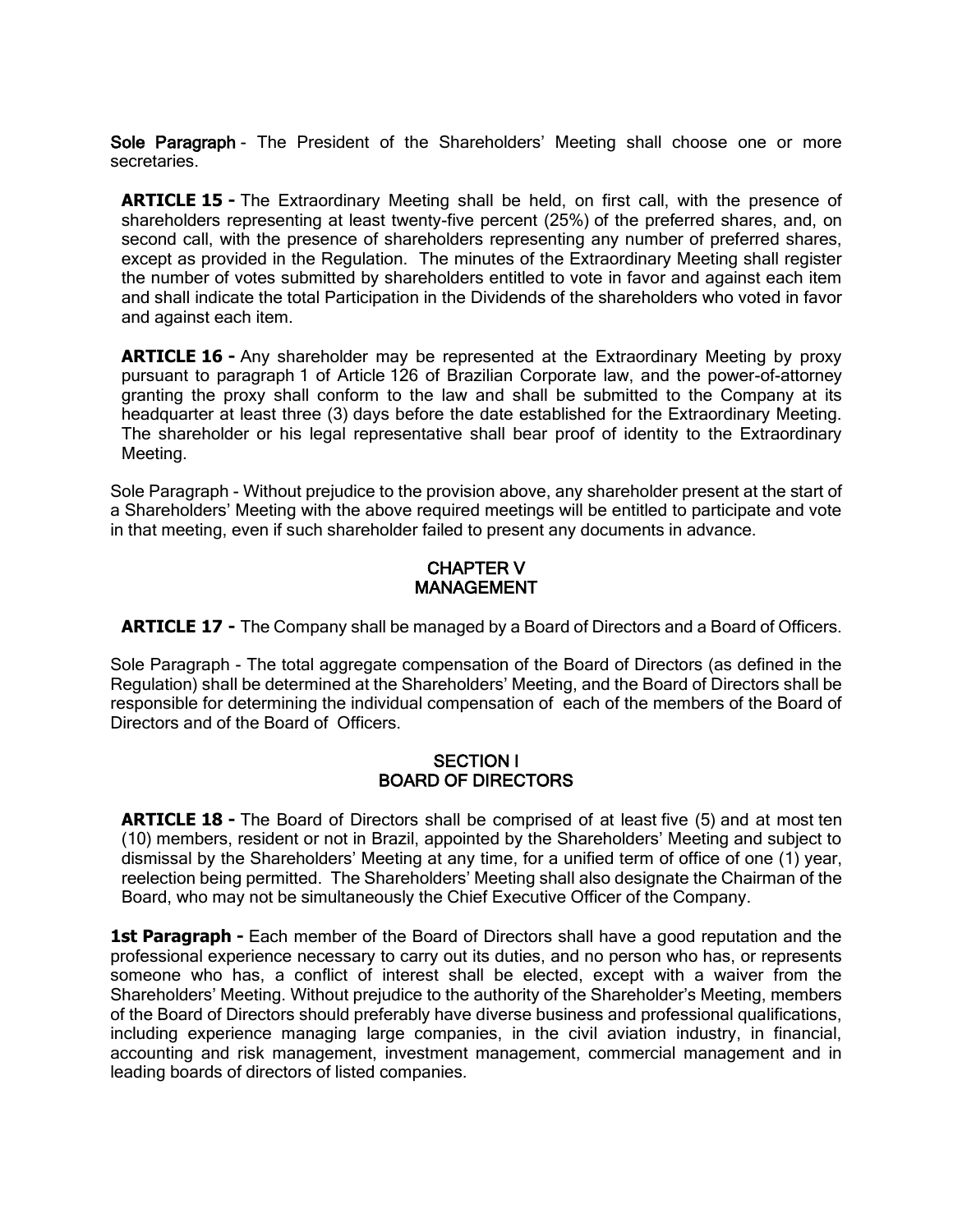**2nd Paragraph -** At least twenty percent (20%) of the Directors shall be Independent Directors (as defined in the Regulation) and expressly declared as such in the minutes of the Shareholders' Meeting at which they are elected. A Director will be also deemed as independent if elected in accordance with the provisions set forth in paragraphs 4 and 5 of Article 141 of the Brazilian Corporate Law. In case, as a result of compliance with the above mentioned percentage, there shall be a fractional number of directors, such number shall be rounded: (i) to the next whole number when the fraction is equal to or greater than 0.5; or (ii) to the preceding whole number when the fraction is less than 0.5.

**3rd Paragraph -** Without prejudice to the foregoing provisions, the following additional rules with respect to the composition of the Board of Directors shall be observed, noting that if the percentages in clauses "a" through "c" of this paragraph result in a fractional number of directors, such number shall be rounded: (i) to the next whole number when the fraction is equal to or greater than 0.5; or (ii) to the preceding whole number when the fraction is less than 0.5.

- a) If the Controlling Shareholder, at any time, holds an amount of shares that represents a Participation in the Dividends of equal to or less than thirty-five percent (35%) and greater than fifteen percent (15%), at least forty percent (40%) of the directors shall be Independent Directors with the holders of preferred shares having the right to elect, in a separate vote, one (1) of the Independent Directors.
- b) If the Controlling Shareholder, at any time, holds an amount of shares that represents a Participation in the Dividends of equal to or less than fifteen percent (15%) and greater than seven and a half percent (7.5%), at least fifty percent (50%) of the directors shall be Independent Directors with the holders of preferred shares having the right to elect, in a separate vote, two (2) of the Independent Directors.
- c) If the Controlling Shareholder, at any time, holds an amount of shares that represents a Participation in the Dividends of equal to or less than seven and a half percent (7.5%), at least sixty percent (60%) of the directors shall be Independent Directors with the holders of preferred shares having the right to elect, in a separate vote, two (2) of the Independent Directors.

**4th Paragraph -** If the holders of preferred shares elect a member to the Board of Directors pursuant to paragraph 4 of Article 141 of Brazilian Corporate Law, the right described in clause "a" of the 3rd paragraph shall not be applicable, and with respect to clauses "b" and "c," the holders of preferred shares shall have the right to elect, in a separate vote, only one (1) of the Independent Directors.

**5th Paragraph -** In addition to the provisions in the 3rd paragraph above, if the Controlling Shareholder, at any time, holds an amount of shares that represents a Participation in the Dividends of equal to or less than thirty five percent (35%), the Governance Committee shall be installed and shall function in accordance with the provisions of these Bylaws.

**6th Paragraph -** In addition to the provisions in the 3rd paragraph above, if the Controlling Shareholder, at any time, holds an amount of shares that represents a Participation in the Dividends of equal to or less than fifteen percent (15%), the Independent Directors may only be removed from office during their mandates with the prior approval of the Extraordinary Meeting.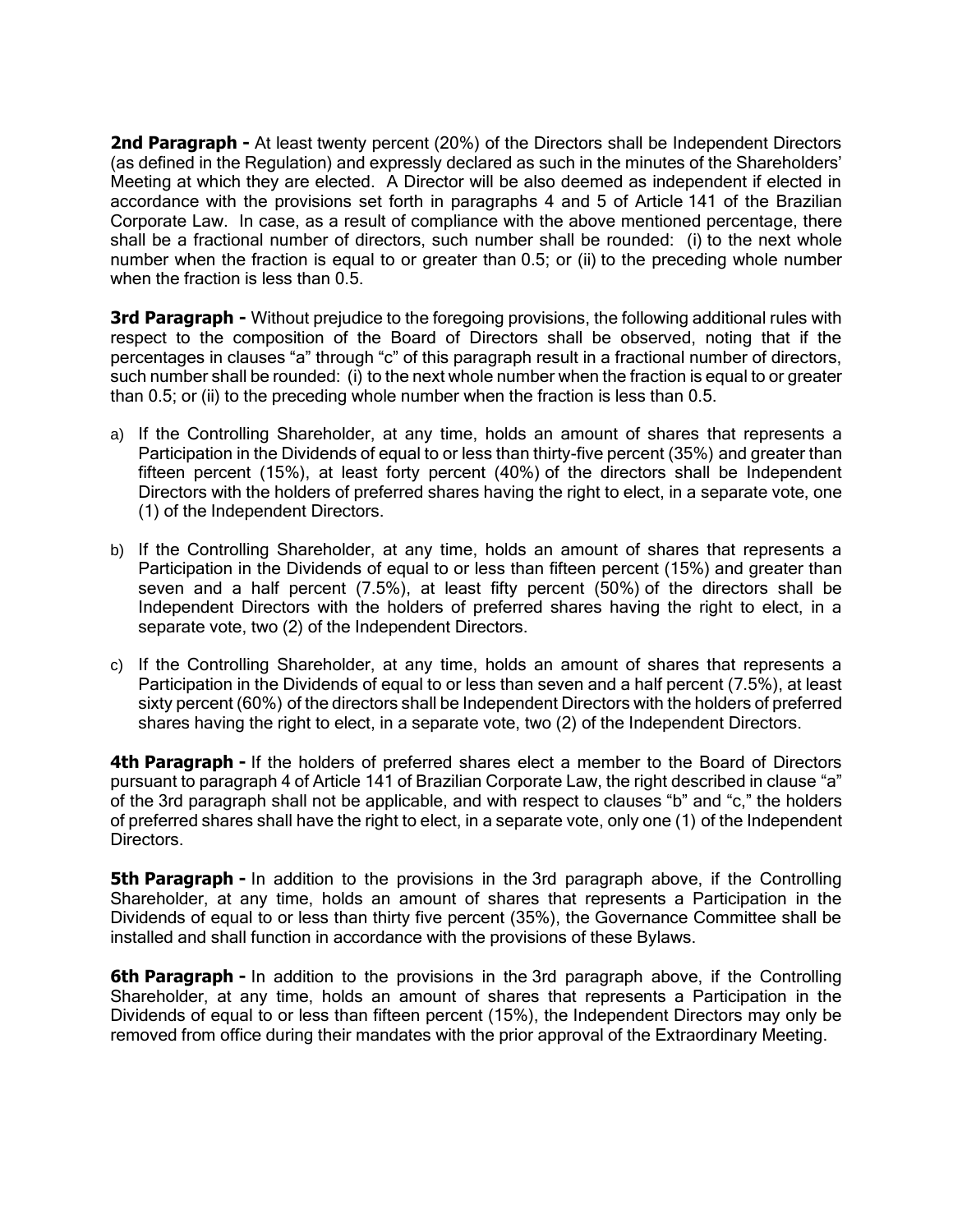**7th Paragraph -** The members of the Board of Directors shall be vested in office upon signature of the respective term, drawn up in the proper book, being the vesting in office conditioned to the signature of the Statement of Consent from Senior Managers (as defined in the Regulation). The Directors shall, immediately after vested in office, inform the BM&FBOVESPA the amount and the characteristics of the securities issued by the Company that they hold, directly or indirectly, including its derivatives.

**8th Paragraph -** The members of the Board of Directors not reelected shall remain in office until their substitutes are vested in office.

**9th Paragraph -** Any vacancies of the members of the Board of Directors, if there are no substitutes, shall be filled at the first Shareholders Meeting that occurs after such vacancy, according to the terms of this Article 18, except if the vacancy results in the Board of Directors having less than five (5) members. In case the vacancy results in the Board of Directors having less than five (5) members, then current members of the Board of Directors shall appoint any number of additional members until the Board of Directors has five (5) members, which additional members shall be in office for the remainder of the term.

**ARTICLE 19 -** The Board of Directors shall meet whenever called by its Chairman or by three (3) of its members. The Directors may participate in the Board of Directors' meetings through conference call or video conference.

**1st Paragraph -** The meeting shall be called at least seven (7) days in advance, by registered mail or other written means, with a brief description of the agenda, and the attending members shall be deemed regularly called.

**2nd Paragraph -** Minutes of the meeting shall be recorded.

**3rd Paragraph -** The meetings shall be installed in the presence of at least the majority of the members of the Board of Directors, in the two (2) first calls, and with the presence of at any number of members in the third call. The decisions shall be taken by a majority of votes among the attending members. The Chairman is entitled to cast the deciding vote in case of a tie.

**4th Paragraph -** Regardless of the formalities related to its call, a meeting shall be deemed regularly called if all members attend.

**5th Paragraph -** The members of the Board of Officers and of the Fiscal Board (*Conselho Fiscal*) may attend the Board of Directors' meetings and shall have the right to speak but not the right to vote.

**ARTICLE 20 -** The Board of Directors shall decide on the matters described in Section 142 of Brazilian Corporate Law as well as in these Bylaws (and, if applicable, shall speak favorably with respect to the matters of exclusive responsibility of the Shareholders' Meeting), by the favorable vote of the majority of the members present at the meeting.

**ARTICLE 21 -** The Board of Directors is responsible for the following decisions:

a) Determine the general orientation of the business of the Company;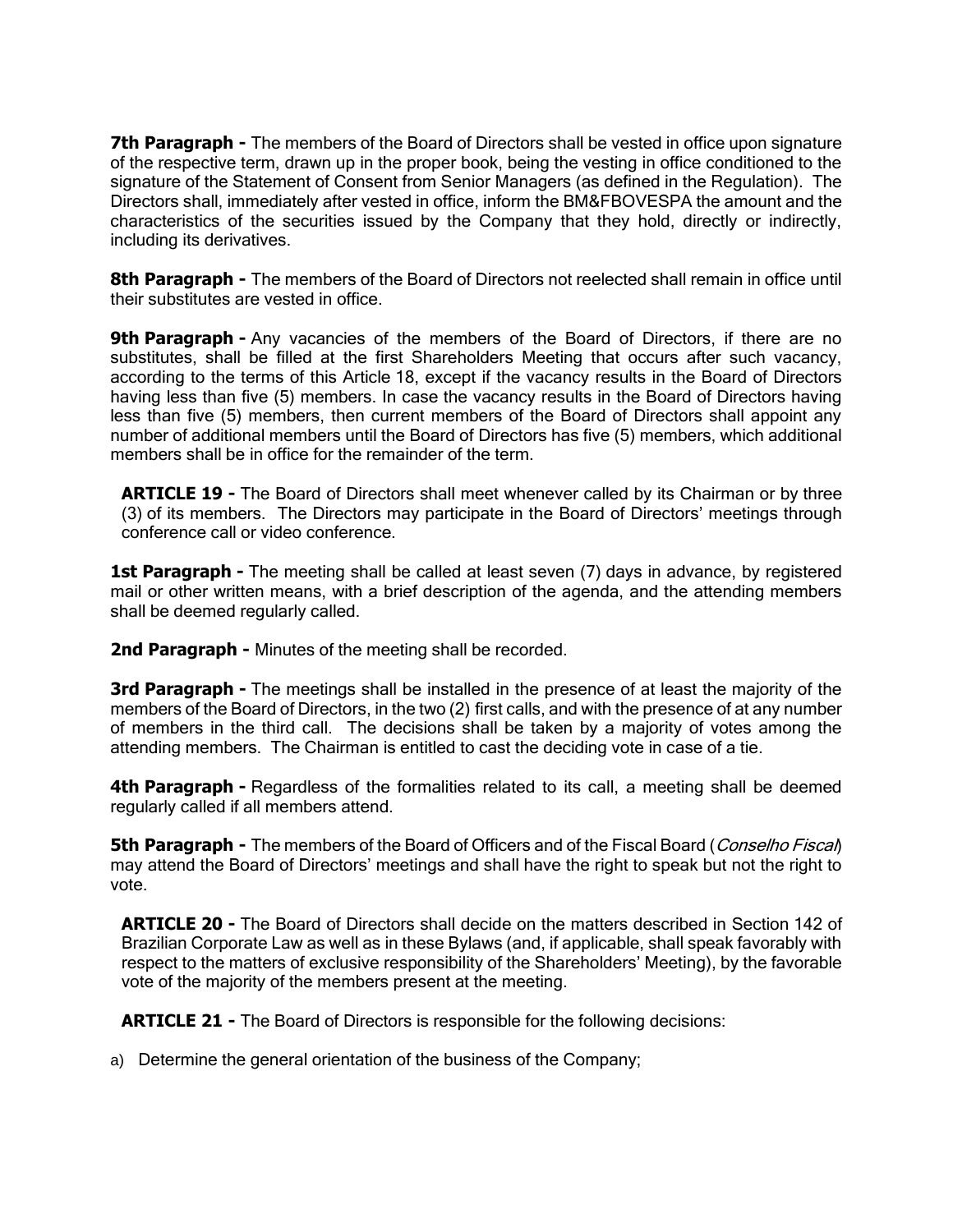- b) Elect and dismiss the Company's Officers;
- c) Arrogate to itself and decide about any subject which is not of exclusive responsibility of the Shareholders' Meeting or of the Board of Officers;
- d) Determine whether to call a Shareholders' Meeting or an Extraordinary Meeting, whenever it deems necessary, or pursuant to article 132 of Brazilian Corporate Law;
- e) Audit the administration of the Officers, by examining, at any time, books and papers of the Company, and requesting information on agreements executed or under execution and any other acts;
- f) Elect and dismiss the independent auditors;
- g) Call the independent auditors to render the explanations deemed necessary;
- h) Analyze the Management Report and the Board of Officers' accounts and decide about their submission to a Shareholders' Meeting;
- i) Approve the annual and pluriannual budgets, the strategic plans, the expansion projects, and monitor their execution;
- j) Approve the incorporation of a subsidiary and the participation of the Company in the corporate capital of other companies in the country and abroad;
- k) Approve or determine the powers of the Board of Officers to approve the secured fiduciary sale or encumbrance of the Company´s permanent assets, including mortgaging, pledging, granting of lien, antichresis, surety or guarantee, confessing, waiving rights, discharging third parties´ obligations to the Company, compromising and otherwise determining, as deemed convenient, which members of the Board of Officers shall perform the authorized act, and being entitled to define cases in which the previous authorization of the Board of Directors is a necessary condition;
- l) Authorize the Company to render guarantees on behalf of third parties;
- m) Assessing and overseeing the implementation of the related party transactions policy for the Company;
- n) Authorize the opening, transfer or closing of offices, branches, facilities or other establishments of the Company;
- o) Decide about the acquisition by the Company of shares of its own issuance, to be held in treasury and/or later canceled or disposed;
- p) Grant stock options to its administrators and employees according to the terms of the plan approved by the Shareholders' Meeting, without right of preference to the shareholders;
- q) Pass a resolution approving the issuance of secured or unsecured simple debentures, whether convertible into stock or not;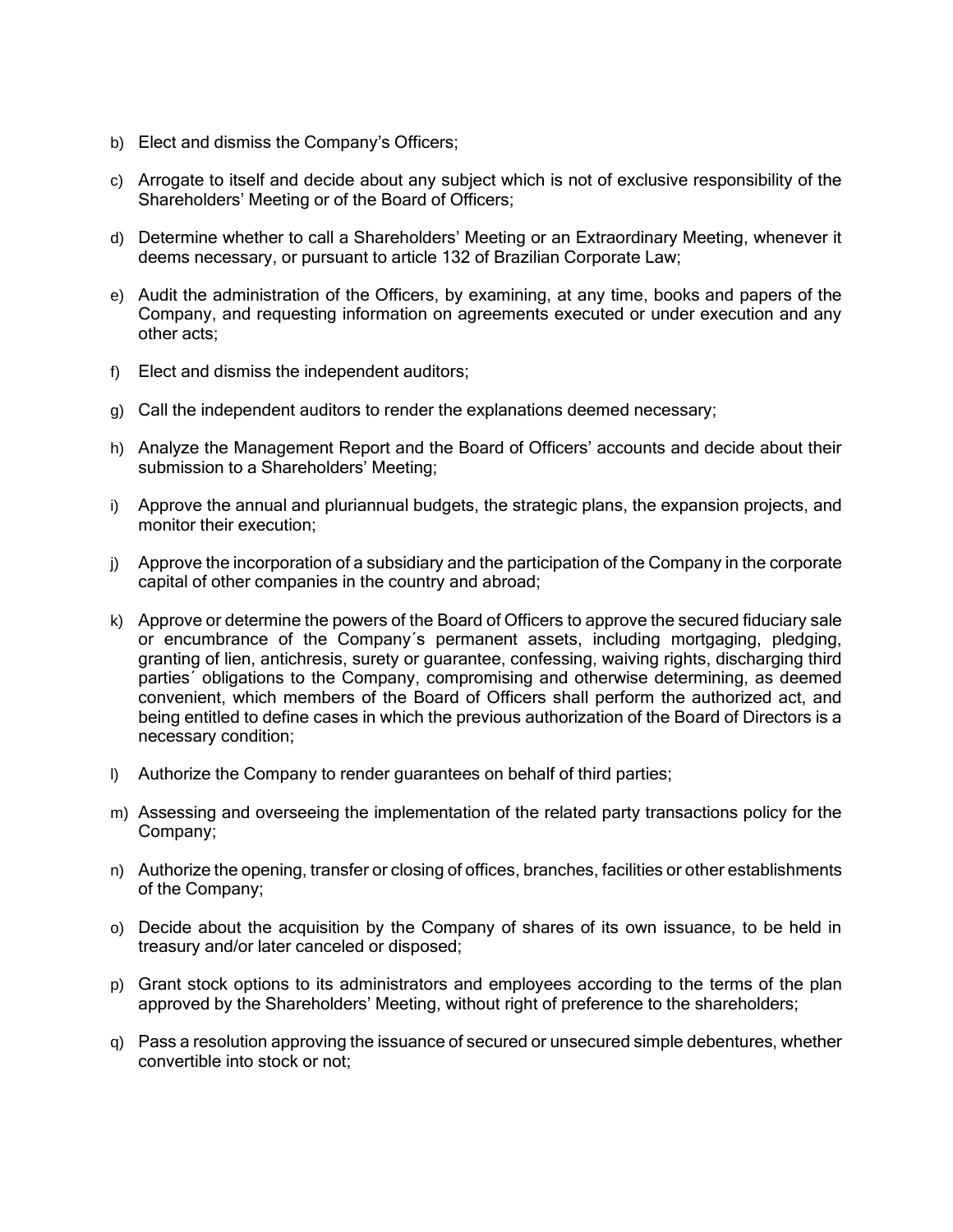- r) Authorize the issuance of any credit instruments for the raising of funds, either "bonds", "notes", "commercial papers", or others usual in the market, deciding about its conditions of issuance and redemption;
- s) At its discretion, periodically establish parameters of the amount involved, the time/term, extension of effects and others, under which certain corporate and/or financial acts, including loans of assets and liabilities, may be performed by the Board of Officers;
- t) Authorize borrowing of money or granting of loans or other credit facilities, by the Company;
- u) Decide on procedural matters regarding its activities and adopt an internal charter, observing these Bylaws and applicable law;
- v) Approve any capital increases within the Company's authorized capital as provided for in Article 6;
- w) State its favorable or dissenting opinion with respect to any public offering for shares issued by the Company, by means of a duly substantiated opinion, disclosed within fifteen (15) days prior to the publication of the invitation to the public offering, which shall address, at least (i) the convenience and opportunity of the public offering of shares as for the interests of all the shareholders and in relation to the liquidity of the securities owned by it; (ii) the consequences of the public offering of shares on the Company's interest; (iii) the strategic plans disclosed by the offeror in relation to the Company; (iv) other issues the Board of Directors may deem to be pertinent, as well as the information required by the applicable rules set forth by the CVM; and
- x) Define a list with the names of three firms specialized in economic evaluation of companies for preparing an appraisal report of the Company's shares, in the cases of a public tender offer of shares for cancellation of registration of the company as a publicly-held company or for delisting from the Level 2 Corporate Governance segment of the BM&FBOVESPA.

**1st Paragraph -** The Company and the Directors shall, at least once a year, call a public meeting with analysts and any other interested parties, to divulge information regarding its respective economic-financial situation, projects and perspectives.

**2nd Paragraph -** The Board of Directors is responsible for the institution of Committees and the definition of their regulations and responsibilities. The following Committees shall be permanent: Audit Committee and People Management as well as the Governance Committee, installed in accordance with the terms of Article 27.

#### SECTION II BOARD OF OFFICERS

**ARTICLE 22 -** The Board of Officers shall be comprised of at least two (2) and up to seven (7) Officers, being one Chief Executive Officer, one Chief Financial Officer, one Investor Relations Officer and four (4) Officers, all resident in the Country, appointed by the Board of Directors and being its dismissal possible at any time, with a term of office of one (1) year, reelection permissible.

**1st Paragraph -** The responsibilities of the officers shall be defined by the Board of Directors, which shall also establish the fixed compensation of each member of the Board of Officers, and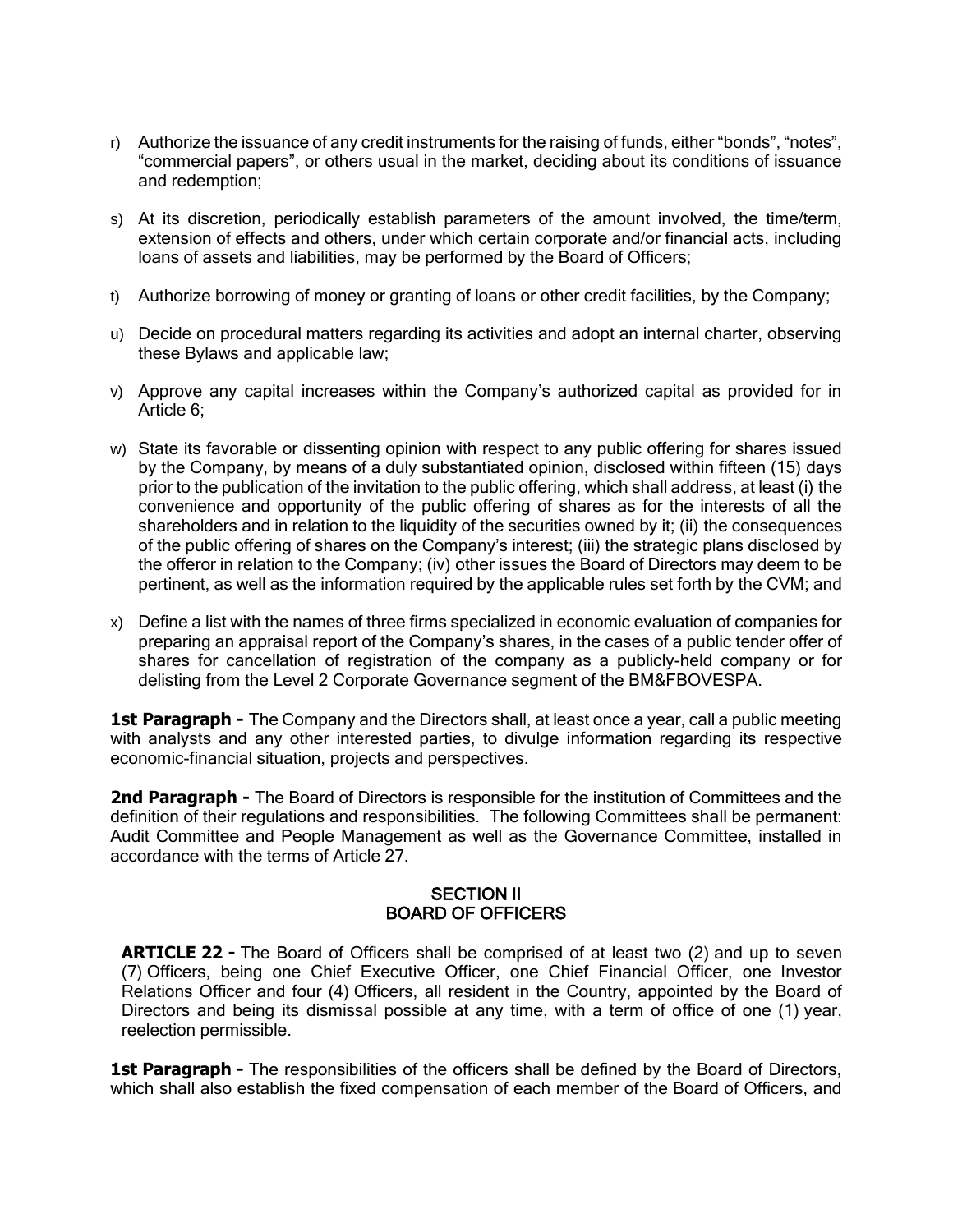shall distribute, whenever applicable, the participation in the profits established by the Shareholders' Meeting.

**2nd Paragraph -** The officers shall ensure the compliance of the law and the Bylaws.

**3rd Paragraph -** The Chief Executive Officer shall be responsible, in particular, for coordinating the regular activities of the Company, including the following activities:

- a) To cause the compliance with these Bylaws and the guidelines and resolutions passed at the Shareholders' Meetings, the Board of Directors' Meetings and the Board of Officers' Meetings;
- b) To administer, manage and superintend the corporate business, and to issue and approve internal instructions and regulations deemed by him to be useful or necessary for causing the compliance with the general guidelines of the Board of Directors relating to the Company´s business, under the terms of article 21, "a" of these Bylaws.
- c) To keep the members of the Board of Directors informed about the activities of the Company and the progress of its operations;
- d) To annually submit to the Board of Directors, for their approval, the Management Report and the Board of Officers´ accounts, accompanied with the independent auditors´ report, as well as the proposal for allocation of the profit for the previous fiscal year;
- e) To prepare and propose, to the Board of Directors, the annual and multiannual budgets, the strategic plans, the expansion projects and the investment projects; and
- f) To exercise other duties as may be assigned to him by the Board of Directors.

**4th Paragraph -** The Chief Executive Officer shall be the Company's representative before public authorities and, in the exercise of his duties regarding relationship and institutional policies, he shall be supported by the Chairman of the Board of Directors.

**5th Paragraph -** In case of vacancy or impediment of any officer, the Board of Directors shall designate a new officer or a substitute and shall set forth, in either case, the respective term-ofoffice and compensation.

**6th Paragraph -** The Board of Officers shall meet whenever necessary, and the meeting shall be called by the Chief Executive Officer, who shall also be the chairman of the meeting.

**7th Paragraph -** The meeting shall be installed with the presence of the officers representing the majority of the members of the Board of Officers.

**8th Paragraph -** Minutes of the meetings and the decisions of the Board shall be registered in the proper book.

**9th Paragraph -** The members of the Board of Officers shall be vested in office upon signature of the respective term, drawn up in the proper book, and the vesting in office shall be conditioned to the signature of the Statement of Consent of Senior Managers (as defined in the Regulation). The Officers shall, immediately after vested in office, inform the BM&FBOVESPA the amount and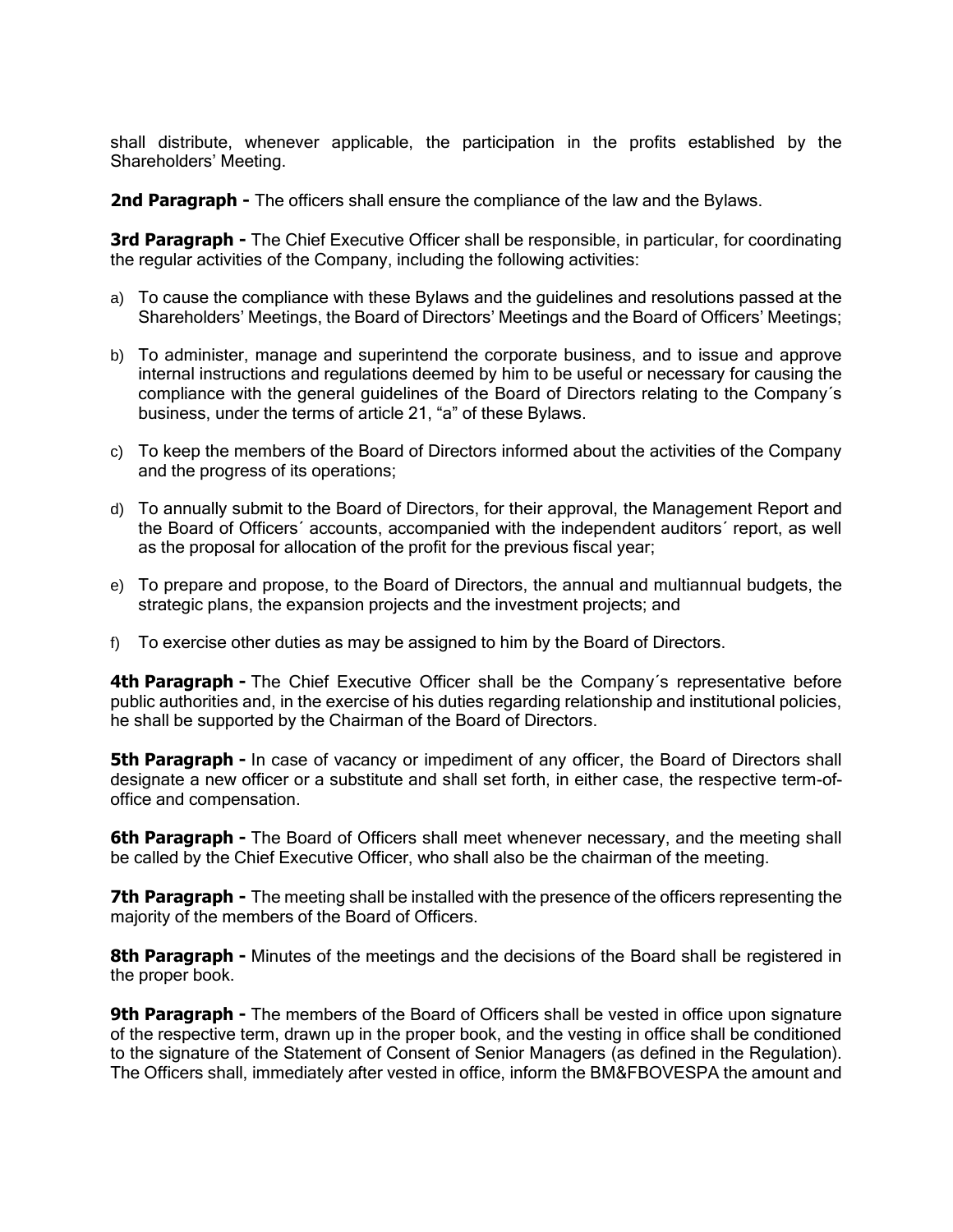the characteristics of the securities issued by the Company that they hold, directly or indirectly, including its derivatives.

**ARTICLE 23 -** The Board of Officers shall have all the powers and attributions that the law, the Bylaws and the Board of Directors of the Company confer upon it for the performance of the necessary acts to the regular operation of the Company, being entitled to decide on the performance of all actions and transactions related to the purpose of the Company which are not within the responsibilities of the Shareholders' Meeting or the Board of Directors, as well as all actions and transactions which do not require previous authorization from the Board of Directors.

**1st Paragraph -** With due regard to the provisions above, the Board of Officers shall:

- a) Represent the Company in accordance with its Bylaws, whether in court or out-of-court, with due regard to the attributions set forth in law, and appoint ad negotia or ad judicia attorneysin-fact;
- b) Prepare and perform the plans and investment and development policies, as well as the respective budgets, with due regard to the deliberative capacity of the Board of Directors; and
- c) Control and analyze the behavior of the controlled, affiliate and subsidiary companies in view of the expected results.

**2nd Paragraph -** The Board of Officers may designate one of its members to represent the Company in acts or transactions in the country or abroad, or designate an attorney-in-fact to perform a specific act.

**ARTICLE 24 -** In addition to the provisions listed in Paragraph 3 of Article 22 above, the Company's Chief Executive Officer shall have powers to preside over the meetings of the Board of Officers and supervise the compliance of general decisions.

**ARTICLE 25 -** All acts that create responsibility for the Company, or discharge third parties obligations to the Company, including the representation of the Company in court, actively or passively, shall only be deemed valid if approved according to the Bylaws and if they have:

- a) the joint signature of the Chief Executive Officer and another Officer; or
- b) the joint signature of two Officers; or
- c) the signature of one Officer together with an attorney-in-fact; or
- d) the joint signature of two attorneys-in-fact of the Company.

**1st Paragraph -** The powers-of-attorney shall always be executed by two members of the Board of Officers, and shall be granted for specific purposes and for a determined term, except for those with the powers of the ad judicia clause.

**2nd Paragraph -** The Company shall be represented solely by any of the Officers, without regard to the formalities set forth in this Section in the cases of personal testimony and in their condition of representatives of the Company on judicial hearings.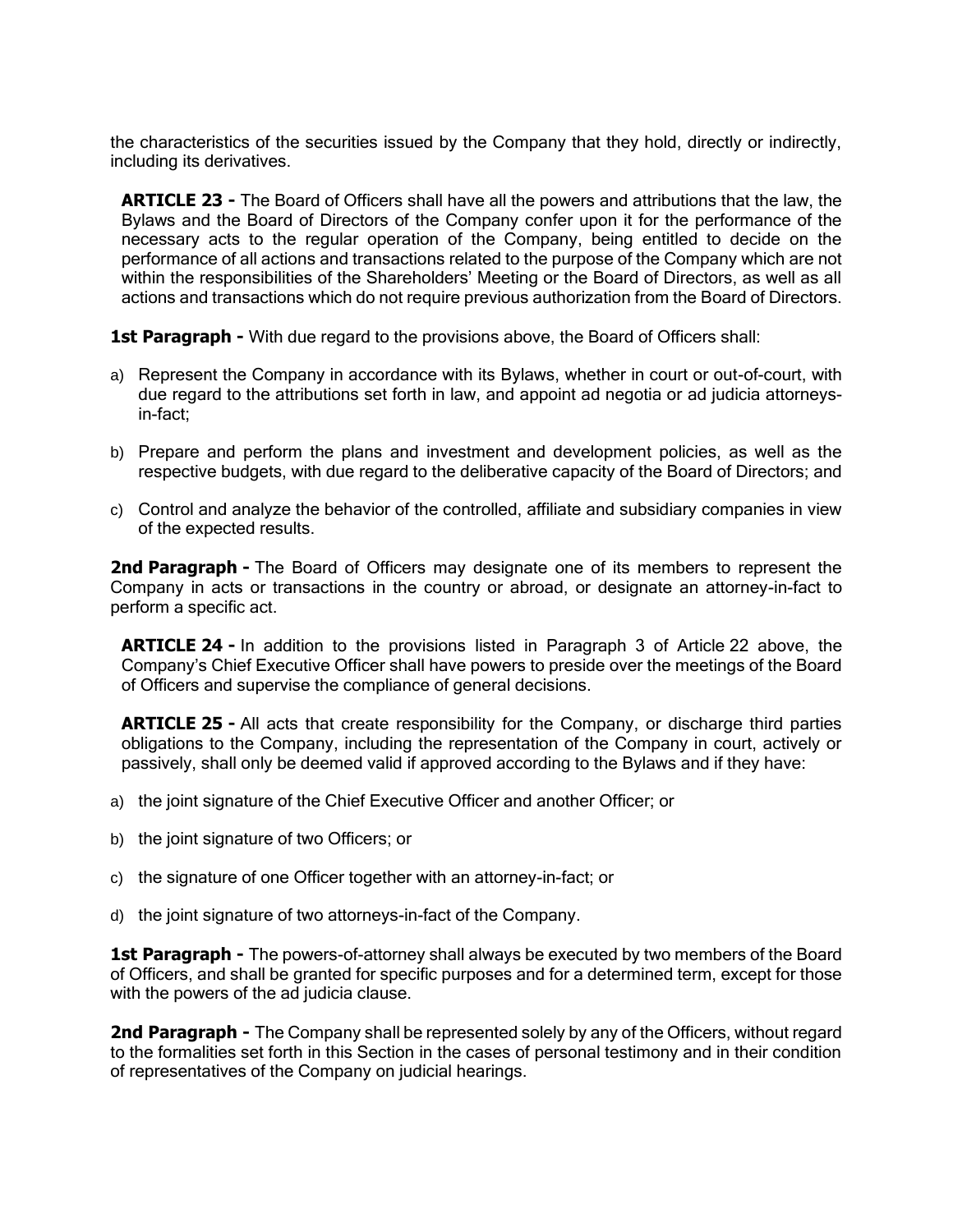#### SECTION III AUDIT COMMITTEE

**ARTICLE 26 -** The Audit Committee, an advisory body to the Board of Directors and permanently installed, shall have the responsibilities set under CVM Rule No. 308/99, as amended, these Bylaws and its internal charter.

**1st Paragraph -** The Audit Committee shall have operational autonomy with an annual and per project budget allocation.

**2nd Paragraph -** The Audit Committee shall have a procedure to receive complaints, including confidentially, both internal and external to the Company, regarding the matters within its responsibility.

**3rd Paragraph -** The Audit Committee may hire outside independent advisers.

**4th Paragraph -** The Audit Committee shall be comprised of at least three (3) members, appointed by the Board of Directors and subject to dismissal by the Board of Directors, for a term of office of up to ten (10) years and as provided under CVM Rule No. 308/99. In case of any vacancy, the Board of Directors shall appoint new members which shall be in office for the remainder of the term.

**5th Paragraph -** At least one (1) member of the Audit Committee shall have knowledge of corporate accounting.

**6th Paragraph -** In addition to any authority granted by Board of Directors and under its internal charter, the Audit Committee is responsible for:

- a) supervising the relationship between the Company and its external auditors, including (i) opining in connection with their appointment and compensation, (ii) recommending the performance of other services, (iii) assessing the independence, quality and adequacy of services, and (iv) mediating the resolution of disagreements between management and the external auditors;
- b) supervising the Company's departments responsible for: (i) internal controls, (ii) internal audit, and (iii) financial reporting;
- c) monitoring the quality and integrity of (i) internal controls, (ii) internal audit, and (iii) financial reporting;
- d) assessing and monitoring the Company's risk exposure, including requesting specific information regarding internal policies and procedures in connection with (i) management compensation, (ii) the use of corporate resources, and (iii) corporate expenses;
- e) assessing and monitoring, jointly with management, the Company's internal audit department and the adequacy of related party transactions;
- f) investigating any complaints in connection with financial statements, internal controls and external auditors;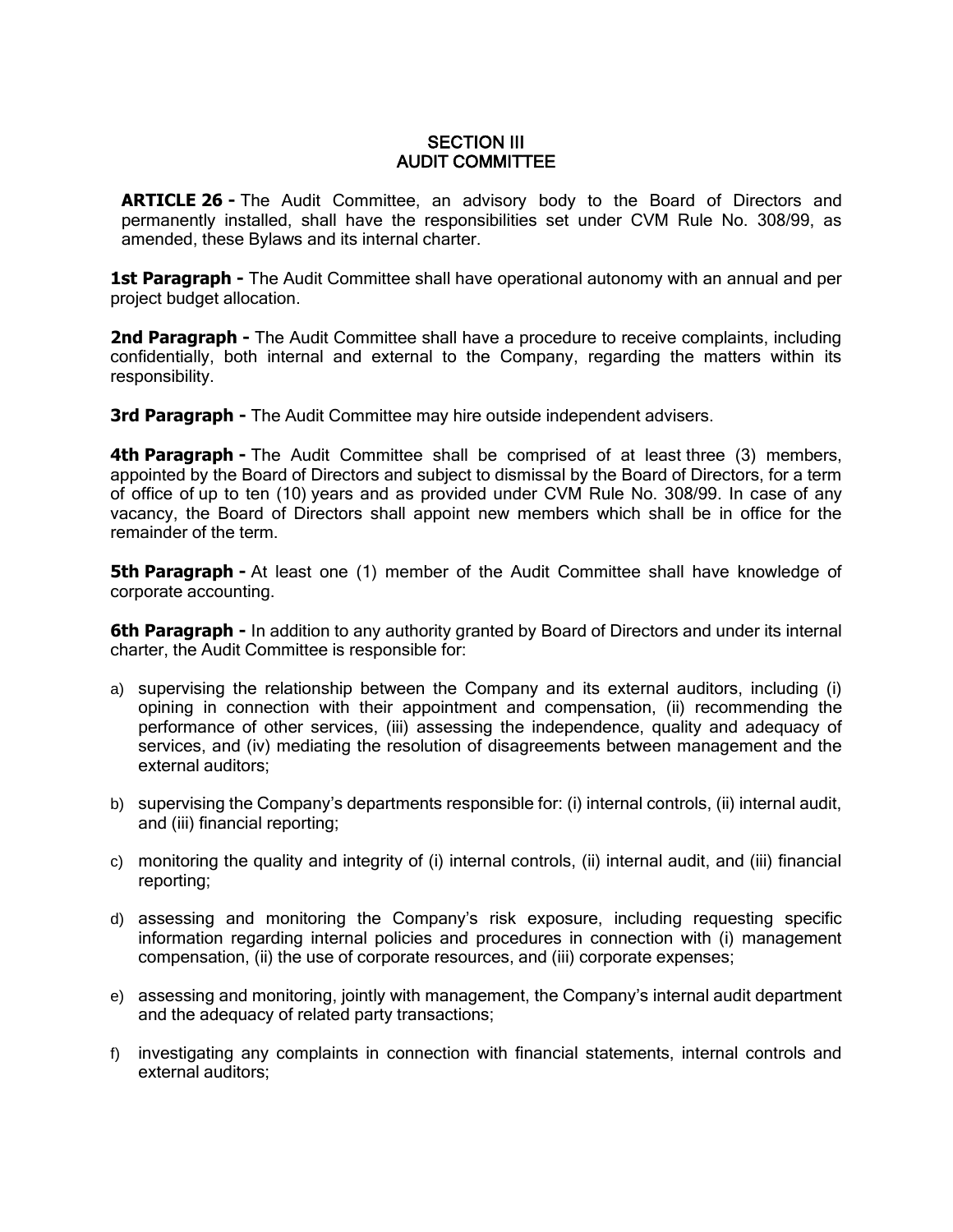g) preparing an annual summarized report, to be presented with the Company's financial statements, on (i) the Audit Committee's activities and any recommendations, (ii) any matters in which there was a material disagreement between management, external auditors and the Audit Committee in connection with the Company's financial statements.

**7th Paragraph -** Without prejudice to the above, the Audit Committee will also perform the roles of an audit committee under United States laws, specially the Sarbanes-Oxley Act of 2002.

**8th Paragraph -** The members of the Audit Committee will select one of their peers to act as chairman, which shall be an independent member of the Board of Directors and will be in charge of convening Extraordinary Meetings and determining the agenda for meetings, provided that the Audit Committee shall meet at least prior to the publication of any financial statements. All decisions of the Audit Committee shall be recorded in minutes signed by all members present.

**9th Paragraph -** The Audit Committee's internal charter shall provide rules and procedures regarding its activities and meetings supplemental to these Bylaws.

**10th Paragraph -** The Audit Committee, or its chairman, shall meet with the Board of Directors at least quarterly and shall be present at any Shareholder's Meeting.

#### SECTION IV GOVERNANCE COMMITTEE

**ARTICLE 27 -** The Governance Committee shall be installed if the Controlling Shareholder holds an amount of shares that represents a Participation in the Dividends of less than thirty five percent (35%).

1st Paragraph - The Governance Committee, when installed, shall be comprised of at least three (3) members, with a majority being Independent Directors.

**2nd Paragraph -** The Governance Committee shall be chaired by an Independent Director, who shall have the power to call extraordinary meetings and determine the agenda of any meetings.

**ARTICLE 28 -** The Governance Committee is responsible for the following decisions:

- a) opining on the appointments of Independent Directors chosen by the Controlling Shareholder, provided that it may issue a confidential opinion prior to the Shareholder's Meeting upon consultation from the Controlling Shareholder;
- b) opining on the composition of the Board of Directors with regard to the experience and professional qualification attributes that should be represented in the Board of Directors according to Paragraph 1 of Article 18;
- c) recommending to the Board of Directors corporate governance guidelines applicable to the Company and monitor its implementation;
- d) analyzing and approving annually the Company's Code of Conduct; and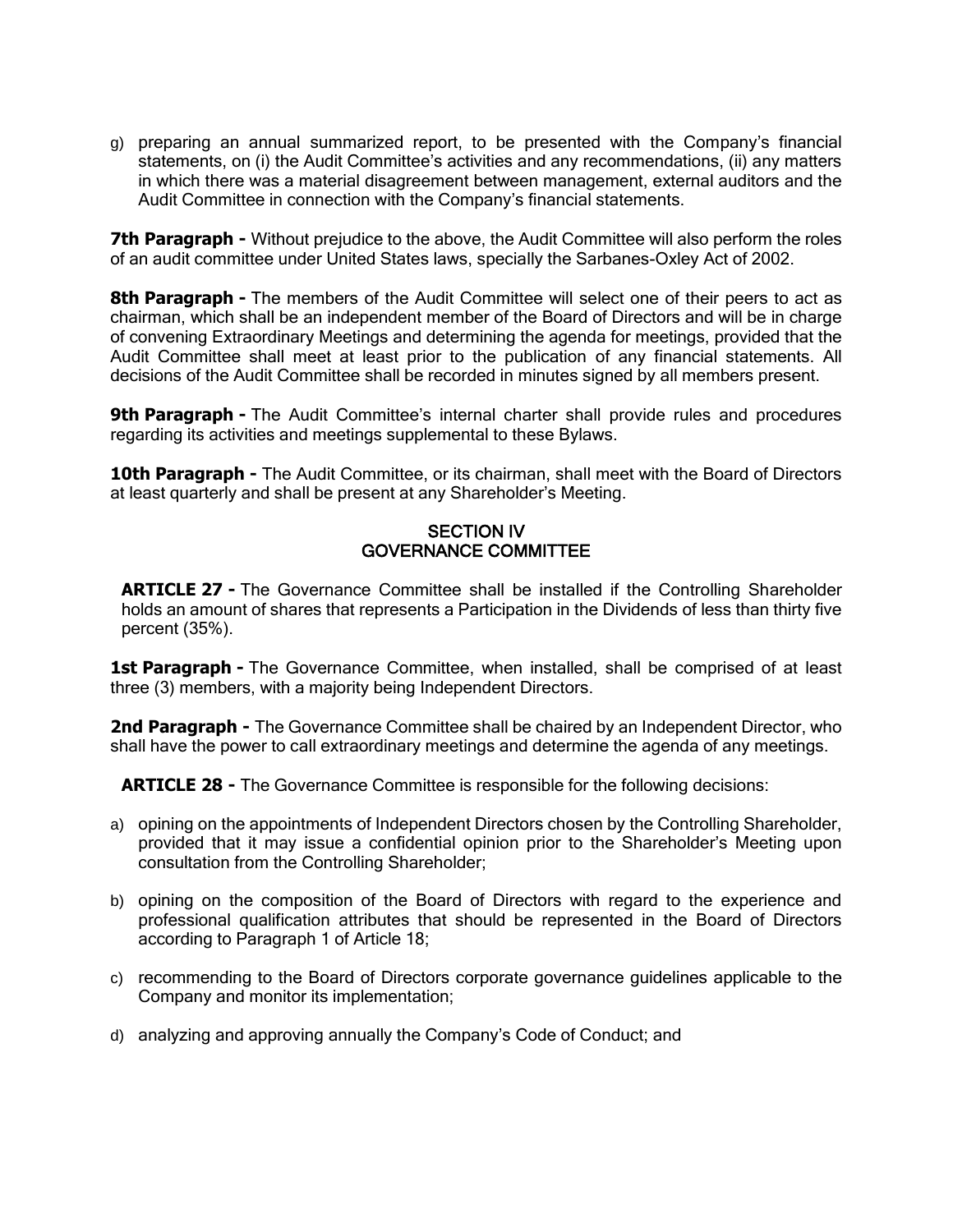e) analyzing and opining with regards to situations that create potential conflicts of interests between the Directors and the Company.

Sole Paragraph – In case the Governance Committee verifies that any Independent Director of the Board of Directors appointed by the Controlling Shareholder does not in fact meet the independence criteria (as set forth in the Regulation), the Audit Committee shall notify the Board of Directors so that the Board of Directors may notify the Controlling Shareholder and request the appointment of another member.

#### CHAPTER VI FISCAL BOARD (CONSELHO FISCAL)

**ARTICLE 29 -** The Company shall have a Fiscal Board composed of three (3) to five (5) members and alternates in equal number. The Fiscal Board shall not be permanent. It shall only be elected and installed by the Shareholders' Meeting upon the request of the shareholders, in the cases provided by Brazilian Corporate Law.

Sole Paragraph - The members of the Fiscal Board shall be vested in office upon signature of the respective term, drawn up in the proper book, being the vesting in office conditioned to the signature of the Statement of Consent from Fiscal Board Members (as defined in the Regulation). The members of the Fiscal Board shall, immediately after vested in office, inform the BM&FBOVESPA the amount and the characteristics of the securities issued by the Company that they hold, directly or indirectly, including its derivatives.

**ARTICLE 30 -** The Fiscal Board shall meet whenever called by any of its members, at least once every three months. The operation of the Fiscal Board shall end on the Annual Shareholders' Meeting subsequent to its installation, and reelection of its members is permitted.

**ARTICLE 31 -** The compensation of the members of the Fiscal Board shall be determined at the Shareholders' Meeting during which they are elected.

### CHAPTER VII CORPORATE YEAR, FINANCIAL STATEMENT AND PROFIT ALLOCATION

**ARTICLE 32 -** The Company's fiscal year shall have a term of one (1) year and shall end on the last day of December of each year.

**ARTICLE 33 -** At the end of each fiscal year the financial statements required by law shall be drawn up based on the Company's accountancy:

- a) Balance sheet;
- b) Statement of changes in net worth position;
- c) Statement of results of the fiscal year; and
- d) Statement of origin and application of resources.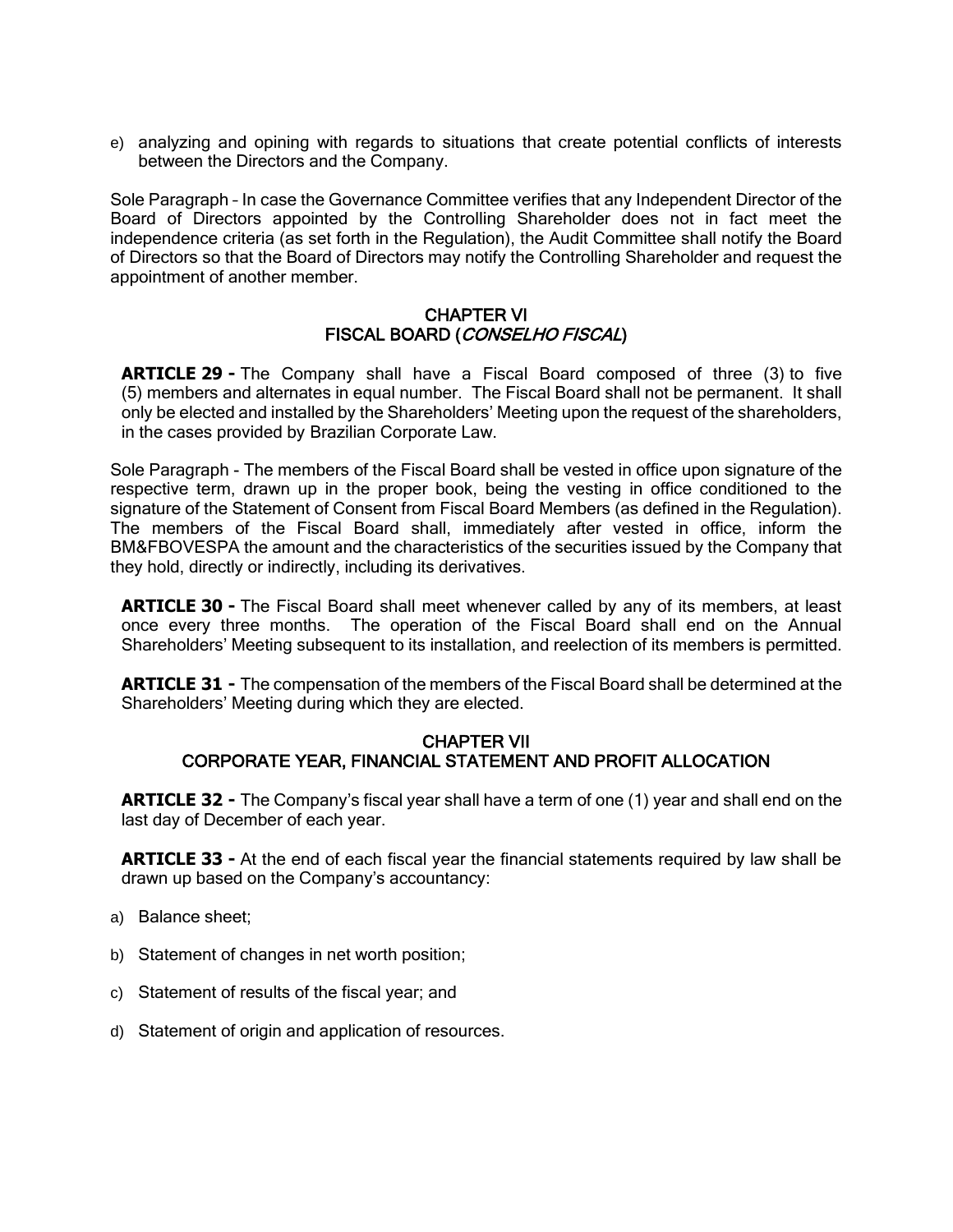**1st Paragraph -** Jointly with the financial statements of the fiscal year, the Board of Directors shall present during the Annual Shareholders' Meeting a proposal on the destination to be given to the net profit, observing the provisions of Brazilian Corporate Law and these Bylaws.

**2nd Paragraph -** The Board of Directors may determine the preparation of balance sheets at any time, respecting provisions of law, and approve the distribution of intercalary dividends based on the profits verified.

**3rd Paragraph -** At any time, the Board of Directors may also deliberate the distribution of intermediary dividends, to the account of accumulated profits or reserve of existing profits.

**4th Paragraph -** The amount paid or credited as interest on equity capital under the terms of article 9, Paragraph 7 of Law  $n^{\circ}$  9.249/95, and the applicable laws and regulations, may be regarded as obligatory dividend and integrate the total value of the dividends distributed by the Company for all legal purposes.

**5th Paragraph -** Intermediate and intercalary dividends shall always be credited and considered as anticipation of the mandatory dividend.

**ARTICLE 34 -** From the results of the fiscal year, occasional accumulated losses and income tax provision shall be deducted from the results of the fiscal year prior to any participation.

**1st Paragraph -** Over the remaining profit calculated as described in this Section's mainline, the statutory participation of the Managers shall be calculated to the maximum extent permitted by law.

**2nd Paragraph -** The net profit of the fiscal year after the deduction referred to in the previous paragraph, shall be applied as follows:

- a) five percent (5%) for the legal reserve until it reaches twenty percent (20%) of the Company's paid up capital;
- b) twenty-five percent (25%) of the balance of the net profit of the fiscal year, after the deduction referred to in the previous paragraph and adjusted pursuant to article 202 of Brazilian Corporate Law, shall be used to pay mandatory dividend to all of its shareholders;
- c) every time the amount of the minimum dividend is greater than the amount of the realized part of the fiscal year, the administration may suggest, and a Shareholders' Meeting approve, the destination of the excess to the constitution of profit reserve to be realized, pursuant to article 197 of Brazilian Corporate Law; and
- d) the remaining balance shall have the destination attributed to it by the Board of Directors, provided it has been approved during the Shareholders' Meeting, or it has not been decided otherwise, pursuant to article 196 of Brazilian Corporate Law.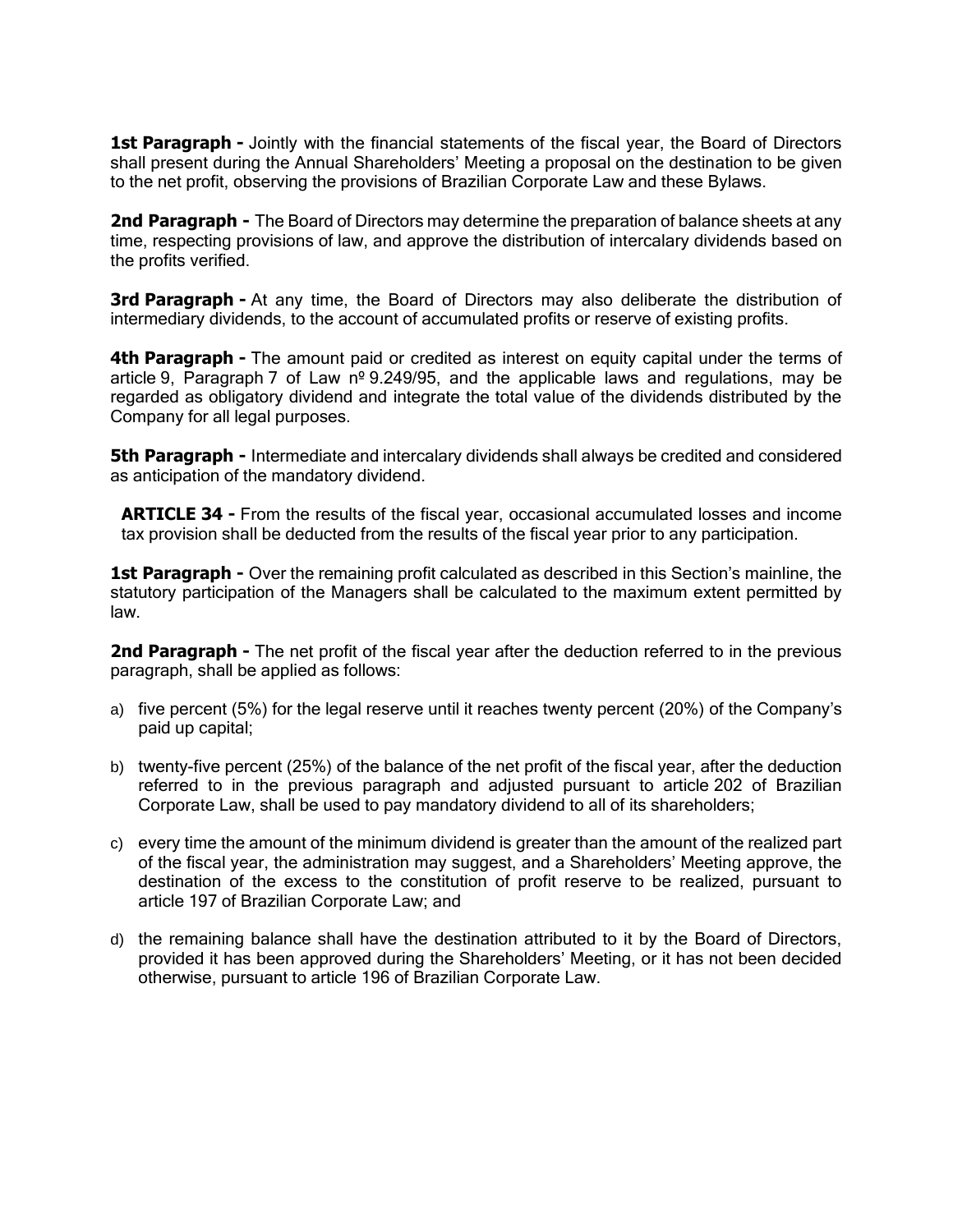### CHAPTER VIII **LIQUIDATION**

**ARTICLE 35 -** The Company shall be liquidated in the cases established by law or by virtue of a decision of the Shareholders' Meeting, and shall be extinguished at the end of the liquidation process.

Sole Paragraph - The Board of Directors shall appoint the liquidator and determine the process and the directives to be observed and shall establish its compensation.

#### CHAPTER IX RULES CONCERNING THE TRANSFER OF SHARES

**ARTICLE 36 -** The Controlling Shareholder, as established on March, 23th 2015, shall observe the following restrictions concerning the transfer of 31,463,850 (thirty one million, four hundred sixty three thousand, eight hundred and fifty) preferred shares held on March, 23th 2015:

- a) 31,463,850 (thirty one million, four hundred sixty three thousand, eight hundred and fifty) preferred shares must be held by the Controlling Shareholder and its permitted transferees, pursuant to the terms established in the 1st and 2nd paragraphs of this Article 36, without interruption until March, 23th 2016; and
- b) After the time period established in clause "a" above, the Controlling Shareholder and its permitted transferees, pursuant to the terms established in the 1st and 2nd paragraphs of this Article 36, shall hold, without interruption, at least 15,731,925 (fifteen million, seven hundred and thirty one thousand, nine hundred twenty five) preferred shares, being permitted to transfer 15,731,925 (fifteen million, seven hundred and thirty one thousand, nine hundred twenty five), without being subject to the restrictions of Article 37 below.

**1st Paragraph -** Until March, 23th 2017, the Controlling Shareholder, as determined on March, 23th 2015, shall only be allowed to transfer preferred shares covered by this Article 36 in private transactions, outside of a stock exchange or organized over-the-counter market, to acquirers who agree to comply with the restrictions provided in this Article 36. For the purposes of this paragraph, the sale by the Controlling Shareholder of preferred shares pursuant to a restricted efforts offering under CVM Rule No. 476/09, as amended, or a single block auction will be deemed to be a private transaction provided the acquirer of these shares agrees to be bound by the restrictions provided herein.

**2nd Paragraph -** Any subsequent private transfer of preferred shares initially transferred by the Controlling Shareholder, as determined on March, 23th 2015, pursuant to the terms of the 1st paragraph above and the time restrictions established in this Article 36, shall only occur if the new acquirer of these preferred shares agrees to comply with the restrictions provided in this Article 36.

**3rd Paragraph -** The transfer restrictions of preferred shares provided in this Article 36 shall not apply to preferred shares derived from the conversion of common shares or that are acquired by the Controlling Shareholder after March, 23th 2015.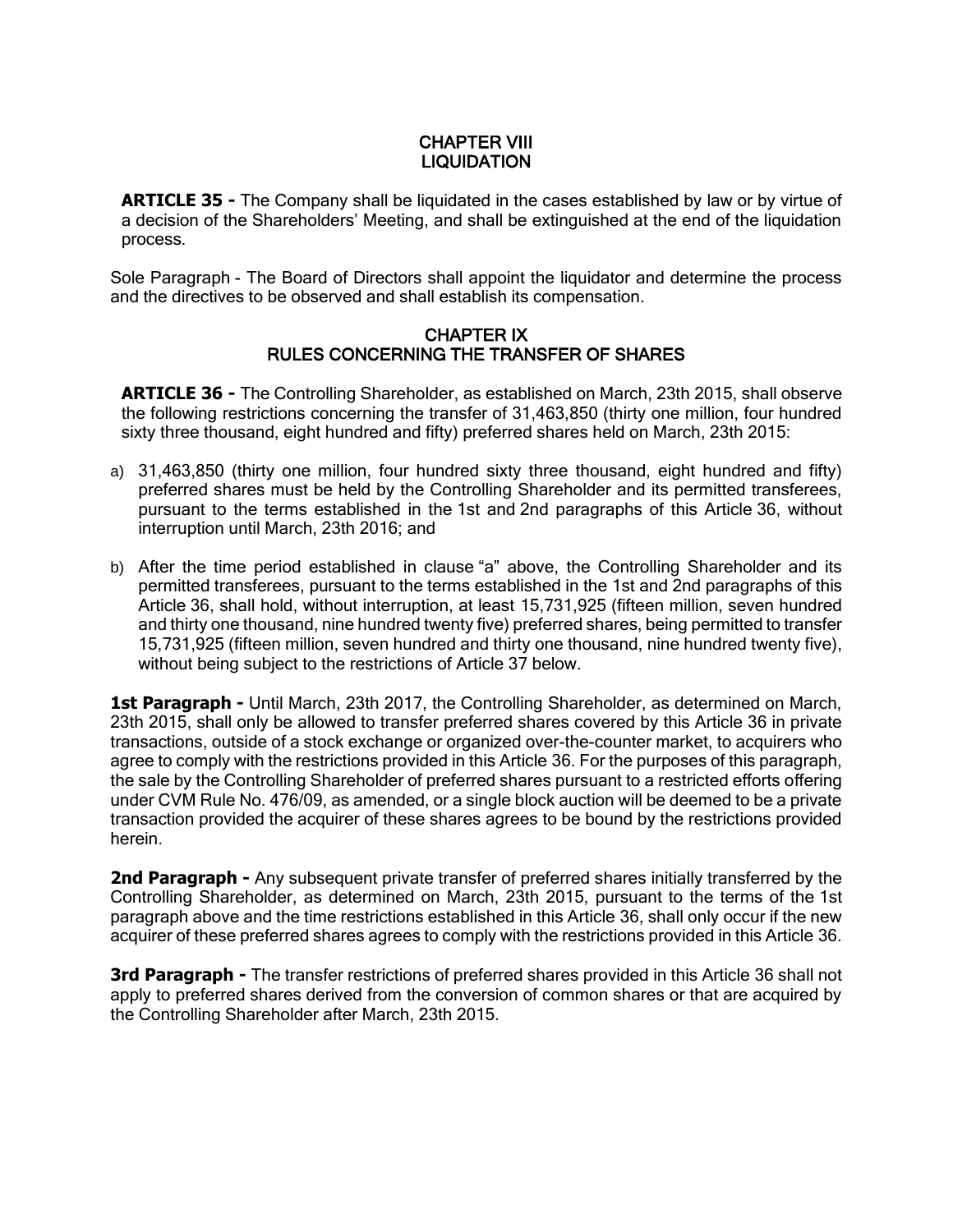**ARTICLE 37 -** The transfer of common shares owned by the Controlling Shareholder or of preferred shares resulting from the conversion of common shares, shall be subject to the restrictions of this Article 37.

**1st Paragraph -** The transfer of common shares owned by the Controlling Shareholder or of preferred shares resulting from the conversion of common shares, in one or more private transactions, outside of an exchange or organized over-the-counter market, shall only be allowed, independently of the percentage of common shares or preferred shares subject to such transaction, if the acquirer of those common shares or preferred shares agrees not to transfer the acquired shares on an exchange or organized over-the-counter market for twelve (12) months commencing on the date of the transaction. In these cases, the Controlling Shareholder shall not make a new private transfer, outside of a stock exchange or a block trade, of common shares or preferred shares resulting from the conversion of common shares for six (6) months commencing on the date of the transaction.

**2nd Paragraph -** Any subsequent private transfer of the shares initially transferred by the Controlling Shareholder pursuant to the terms of the 1st paragraph above within the twelve (12) month period shall only occur if the new acquirer agrees not to transfer such shares on an exchange or organized over-the-counter market until the end of the twelve (12) months commencing on the date that such shares were transferred by the Controlling Shareholder.

**3rd Paragraph -** Except in the case of an organized sale process, as provided in the 4th paragraph below, the Controlling Shareholder shall not transfer, in any transaction on an exchange or organized over-the-counter market, a number of preferred shares that represents a Participation in the Dividends greater than three percent (3%). Any sale on an exchange or organized over-thecounter market shall automatically impede the Controlling Shareholder from making a new transfer of preferred shares, on an exchange or organized over-the-counter market, for at least six (6) months commencing on the date such sale occurs, without prejudice to the provisions of the 4th paragraph below.

**4th Paragraph -** The transfer of preferred shares that represent Participation in the Dividends greater than three percent (3%) shall only be made through a public offering registered with the CVM, the Controlling Shareholder in this case will be subject only to the transfer restrictions that are part of the public offering.

**ARTICLE 38 -** The transfer restrictions contemplated in this Chapter IX shall cease definitively and immediately at the moment in which (a) a public tender offer for the acquisition of shares occurs as a result of the transfer of control of the Company as provided in Article 40; or (b) the Controlling Shareholder holds an amount of shares in the Company that represents Participation in the Dividends equal to or less than fifteen percent (15%).

Sole Paragraph – In case the Controlling Shareholder has Participation in the Dividends greater than fifteen percent (15%) and is part of a group of shareholders, acting together through a shareholders agreement or through any other means, the restrictions provided in this Chapter IX will not apply to shareholders of the controlling group who hold less than fifteen percent (15%) of the Participation in the Dividends. In order to calculate the Participation in the Dividends for purposes of this Article 38, all of the shares of the Company owned by the shareholder that are under common Control of the shareholder should be aggregated.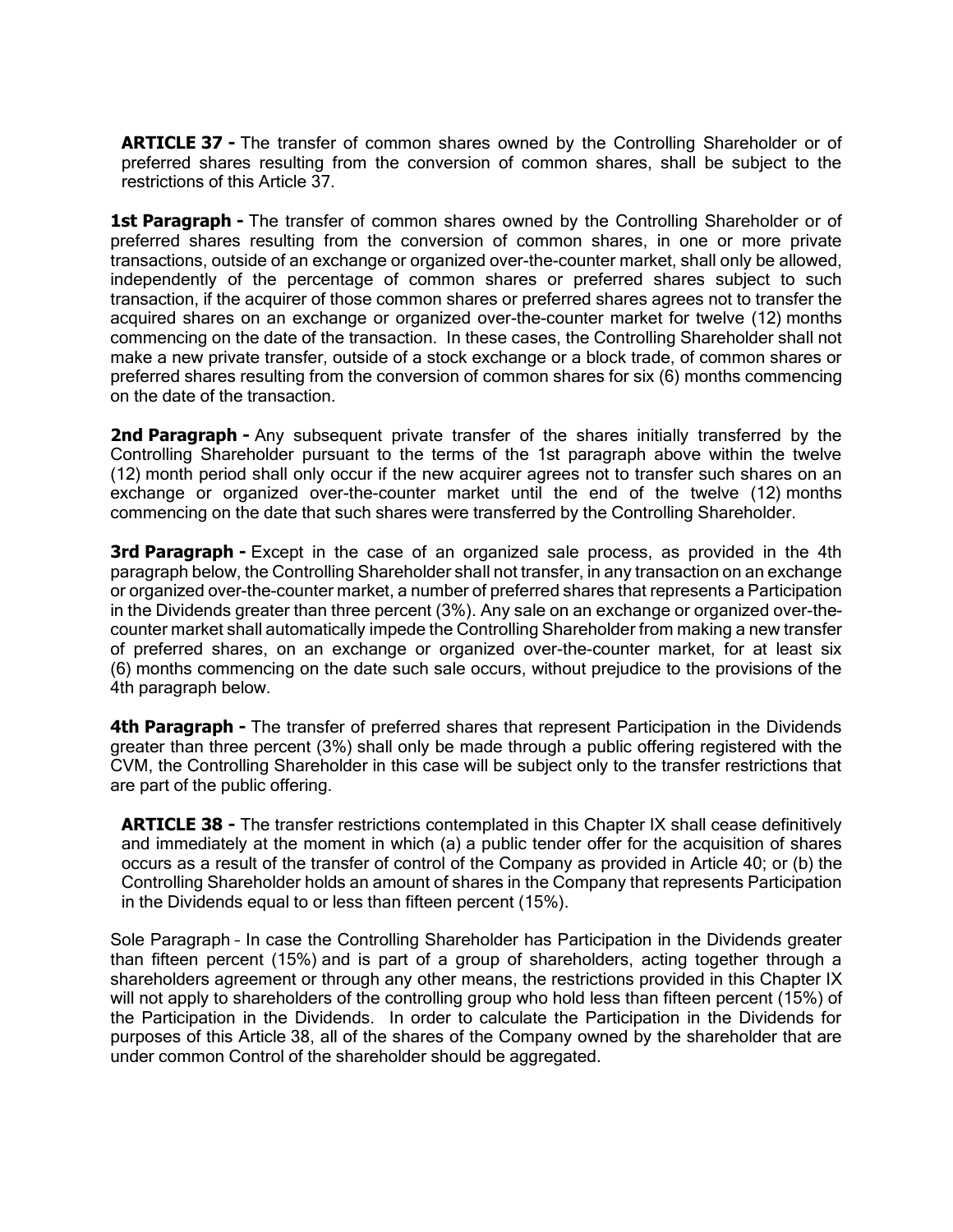**ARTICLE 39 -** In case the Controlling Shareholder acquires preferred shares after March, 23th 2015, such Controlling Shareholder shall be allowed to transfer preferred shares in amounts equal to the preferred shares acquired after such date, without the application of any restriction provided in Articles 37 and 38 on the transfer of such preferred shares.

### CHAPTER X

#### TRANSFER OF THE CORPORATE CONTROL, CANCELLATION OF THE REGISTRATION OF PUBLICLY HELD COMPANY THE DISCONTINUATION OF THE DIFFERENTIATED CORPORATE GOVERNANCE PRACTICES AND OF THE ACQUISITION OF THE RELEVANT **PARTICIPATION**

**ARTICLE 40 -** Without prejudice to Chapter IX of these Bylaws, the disposal of control of the Company, whether by one single transaction or in a series of successive transactions shall be carried out on precedent or resolutive condition, namely, that the Buyer (as defined in the Regulation) undertakes to tender a public offer for the acquisition of further shares held by the other shareholders in the Company, observing the conditions and terms provided for in applicable law and the Regulation, so that they may be accorded the same treatment as the Selling Controlling Shareholder (as defined in the Regulation).

Sole Paragraph - The price of the public offer referred in the caput of this article (a) shall be the price paid per share of the block of control, for the holders of preferred and common shares of the Company with voting rights, and (b) shall be equal to thirty-five (35) times the price paid for the block of control for the owners of preferred shares of the Company.

**ARTICLE 41 -** The public offer referred in the previous article will also be mandatory:

- a) when there has been a paid assignment of subscription rights for shares and other securities or rights related to share convertibles, that may result in Disposal of the Company's Share Control (as defined in the Regulation); and
- b) whenever there has been disposal of controlling interest in a company that holds the Company's Share Control (as defined in the Regulation); in such case, the Selling Controlling Shareholder shall be obliged to inform the BM&FBOVESPA the value ascribed to the company in under the aforesaid disposal transaction and attach supporting documents of such value.

**ARTICLE 42 -** Without prejudice to Chapter IX of these Bylaws, whoever acquires the Share Control of the Company, by means of a private share purchase agreement entered into with the Controlling Shareholder, whatever the amount of shares involved, shall be required to:

- a) tender the public offer referred in article 40 of these Bylaws; and
- b) pay, in the terms described below, amount equal to the difference between the price of the public offer and the value paid for share bought on the stock exchanges over the period of six (6) months prior to the date of the acquisition of Company's Control, duly updated until the payment date, provided that the amount to be paid per preferred share pursuant to the terms in this clause (b) shall correspond to thirty-five (35) times the price paid per common share. Said amount shall be distributed among all the persons selling the Company's shares in the floor sessions in which the Purchaser (as defined in the Regulation) effected the acquisitions,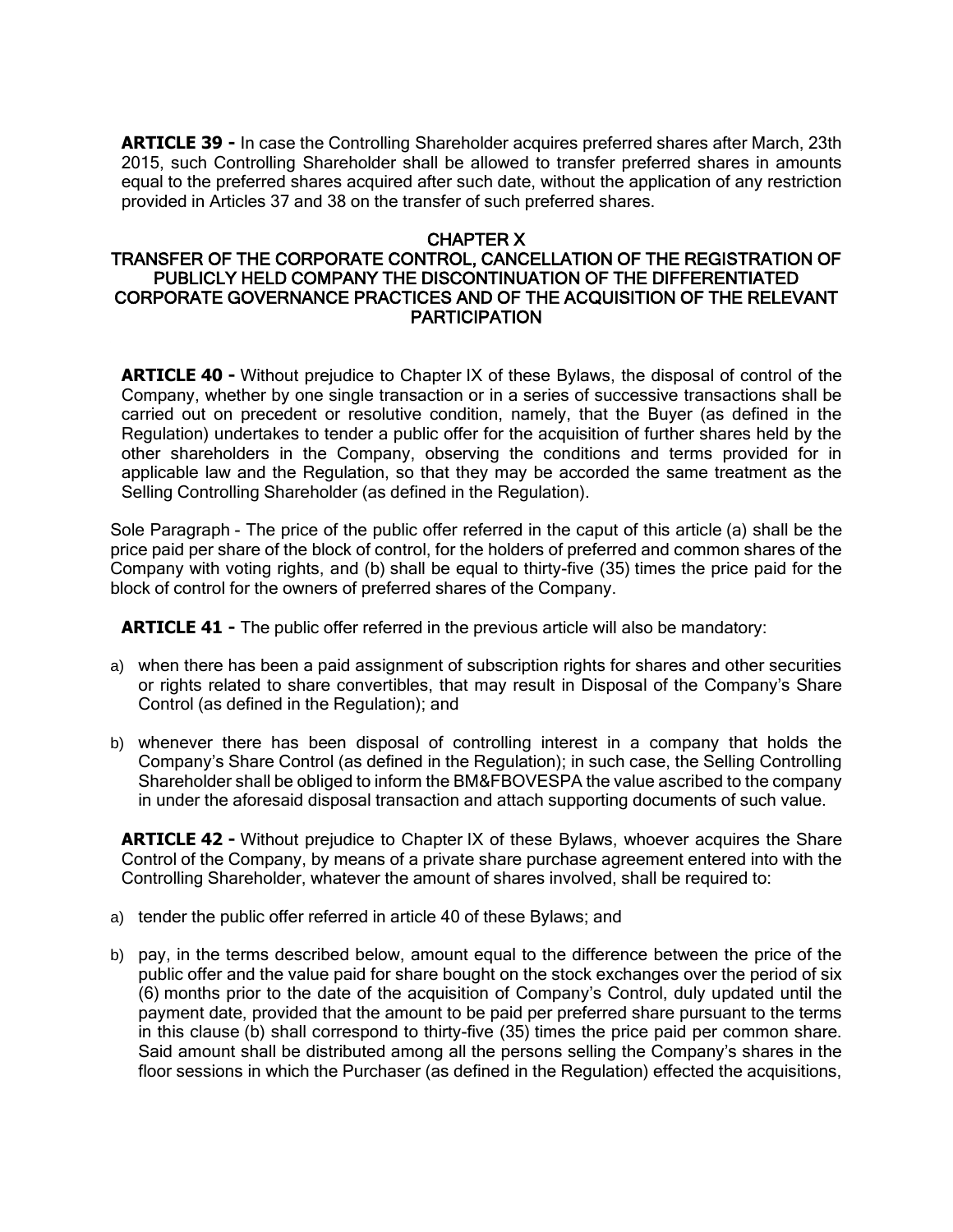proportionally to the net daily selling balance of each person, it being the duty of the BM&FBOVESPA to carry out the distribution, under the terms of its regulations.

**ARTICLE 43 -** The Company shall not register any transfer of shares for the Buyer (as defined in the Regulation) or to those who come to hold the Share Control (as defined in the Regulation) while they do not execute the Statement of Consent from Controlling Shareholders (as defined in the Regulation).

**ARTICLE 44 -** The Company shall not register shareholders' agreements that include provisions on the exercise of Share Control while its signatories do not sign the Statement of Consent from Controlling Shareholders.

**ARTICLE 45 -** It is hereby established the obligation of the Controlling Shareholder or the Company to launch a public tender offer for acquisition of shares for cancellation of registration as a publicly-held company. The minimum price to be offered shall correspond to the Economic Value verified in the appraisal report referred in item 10.1 of the Regulation, respecting the legal and regulatory applicable rules and observing the different economic rights of each class of shares.

**ARTICLE 46 -** It is hereby established the obligation:

- a) of the Controlling Party to launch a public tender offer for acquisition of shares pertaining to the other shareholders of the Company, in case of exit of the Company of the Level 2, so that the shares of the Company are registered for negotiation outside of Level 2; and
- b) of the Controlling Party to launch a public tender offer for acquisition of shares pertaining to the other shareholders of the Company, in case of a corporate restructuring after which the resulting company does not have its securities admitted for trading in the Level 2, within one hundred and twenty (120) days counted from the date of the shareholders' meeting at which the transaction was approved.

**1st Paragraph -** In both cases, the price to be offered shall correspond, at least, to the Economic Value to be calculated as according to the provisions of Section X of the Regulation, observing legal and regulatory applicable rules.

**2nd Paragraph -** The Controlling Shareholder is discharged from proceeding to the public tender offer of the shares referred to in the head paragraph of this article if the Company exits Level 2 of Corporate Governance by reason of the entry into an Agreement for listing of the Company's shares in the special segment of the BM&FBOVESPA called Novo Mercado ("Novo Mercado") or if the company surviving from a corporate reorganization obtains authorization for trading securities in the Novo Mercado within one hundred and twenty (120) days counted from the date of the general meeting at which the referred transaction was approved.

**ARTICLE 47 -** The appraisal report referred in Article 45 above shall be prepared by a specialized company or institution, with proven experience and independent from the decisionmaking body of the company, its senior managers and/or controlling shareholders, provided that such report shall also comprise with provisions of paragraph 1 of article 8<sup>o</sup> of Brazilian Corporate Law without prejudice of the liability set out in paragraph 6 of the same article of the Law.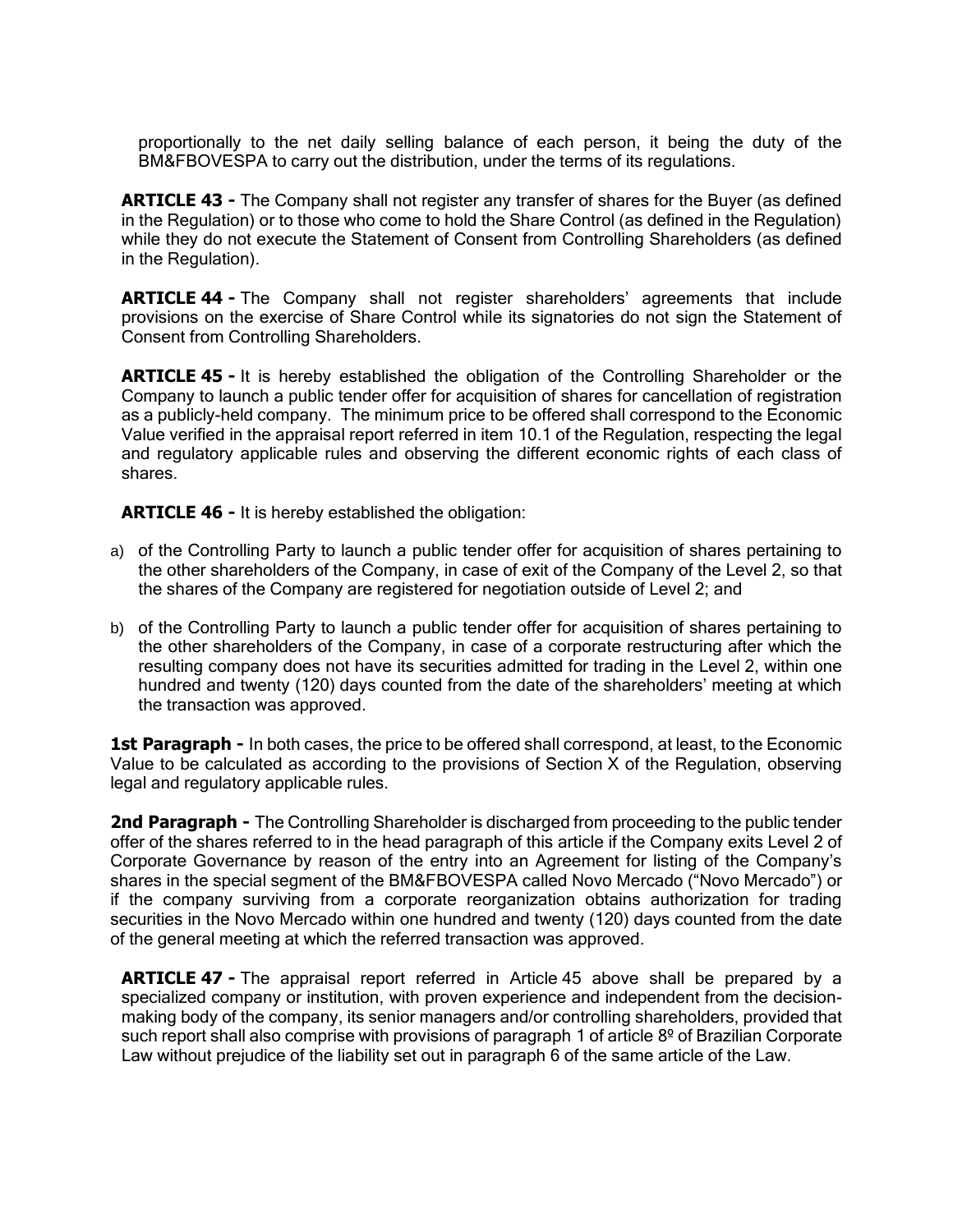**1st Paragraph -** The choice of the institution or specialized company responsible for the determination of the Economic Value of the Company is of exclusive competence of the Shareholders' Meeting, as of the presentation, by the Board of Officers, of a triple list, and such deliberation shall, blank votes not being computed to that end, and being each share, irrespective of kind or class, shall carry one vote, be taken by the majority of votes, of the shareholders representative of the Shares on the Market (as defined in the Regulation) present in such shareholders' meeting, which, if installed in the first call, shall count with the presence of shareholders that represent, at least, twenty percent (20%) of the total Shares on the Market or, if installed on the second call, may count with the presence of any number of shareholders representative of the Shares on the Market.

**2nd Paragraph -** The costs for preparation of the appraisal report shall be undertaken in whole by the offering shareholder.

**ARTICLE 48 -** In the event there is no Controlling Shareholder, in case it is approved the exit of the Company of Level 2 of Corporate Governance segment, in order that the securities issued thereby may be listed for trading outside the Level 2 of Corporate Governance segment, or by reason of a corporate reorganization in which the company surviving from such corporate reorganization does not have its securities admitted for trading in the Level 2 of Corporate Governance segment or in the "Novo Mercado" segment within one hundred and twenty (120) days counted from the date of the general meeting at which the referred transaction was approved, said exit will be conditioned on a public tender offer being carried out under the same conditions provided for in article 46 above.

**1st Paragraph -** The general meeting at which the referred transaction was approved shall define the party(ies) responsible for carrying out the public tender offer, which, being present at the meeting, shall expressly undertake the obligation to carry out the public tender offer.

**2nd Paragraph -** In the absence of definition of the party(ies) responsible for carrying out the public tender offer, in case of corporate reorganization, pursuant to the terms of the 1st Paragraph above, it shall be the duty of the shareholders having voted favorably for the corporate reorganization to carry out the public offering.

**ARTICLE 49 -** The exit of the Company from the Level 2 of Corporate Governance segment by reason of failure to comply with the obligations provided for in the Regulation shall be conditioned on the public tender offer of the shares being effected, at least, for the Economic Value of the shares, to be determined in an appraisal report as mentioned in article 47 above, with due regard to the applicable legal and regulatory rules.

1st Paragraph - The Controlling Shareholder shall conduct the public tender offer provided for in the head paragraph of this article.

**2nd Paragraph -** In the event there is no Controlling Shareholder and the exit from Level 2 of Corporate Governance segment referred to in the head paragraph of this article arises out of a decision made at the general meeting, the shareholders having voted favorably to the adoption of the resolution that gave rise to the respective noncompliance will conduct the public tender offer as set forth in the head paragraph of this article.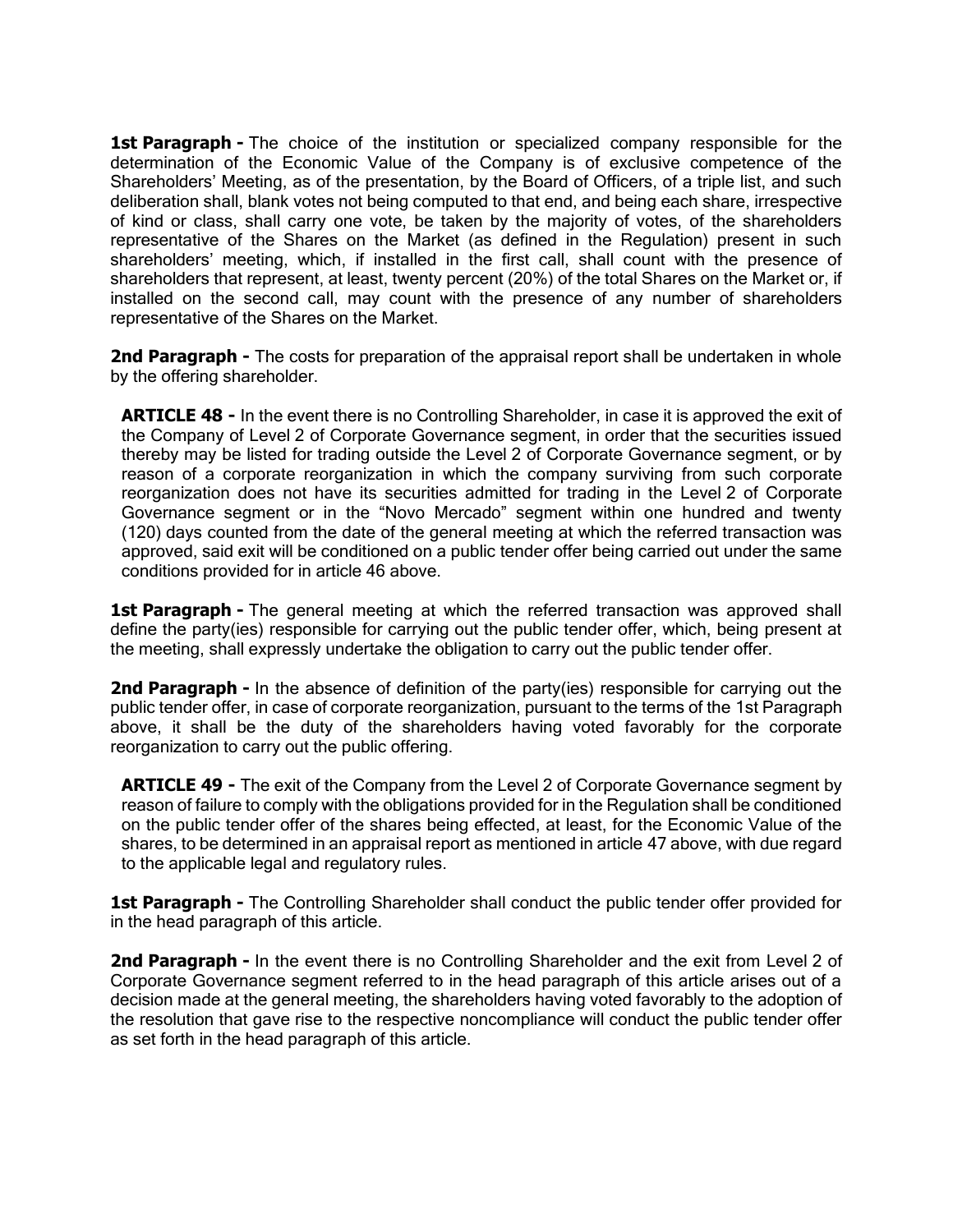**3rd Paragraph -** In the event there is no Controlling Shareholder and the exit from Level 2 of Corporate Governance segment referred to in the head paragraph of this article is due to a management's act or fact, the directors of the Company shall call a shareholders' meeting whose agenda shall be to adopt a resolution on how to remedy the noncompliance with the obligations provided for in the Regulation or, if the case may be, to decide that the Company shall exit from the Level 2 of Corporate Governance segment.

**4th Paragraph -** In case the general meeting mentioned in Paragraph 2 above shall decide that the Company shall exit from Level 2 of Corporate Governance segment, the referred general meeting shall define the party(ies) responsible for conducting the public tender offer provided for in the head paragraph of this article, which, being present at the meeting, shall expressly undertake the obligation to conduct the public tender offer.

**ARTICLE 50 -** Without prejudice to Articles 40 and 49 of these Bylaws, any person or group of persons ("Relevant Buyer"), who acquires or becomes the owner of, for any reason, shares of the Company that represents Participation in the Dividends equal to or greater than thirty percent (30%), independent of whether the shareholder was a shareholder of the Company prior to the specific transaction that results in the ownership of these shares, shall launch a public tender offer pursuant to this Article 50 ("30% Tender Offer") for the acquisition of up to all shares of the Company, observing CVM's applicable regulation, BM&FBOVESPA's applicable regulation and the terms of this Article. The Relevant Buyer shall request the registration of, if applicable, or launch the 30% Tender Offer within thirty (30) days from the date of acquisition or the date of the event that resulted in the ownership of the shares or rights representing Participation in the Dividends equal or greater than thirty percent (30%).

**1st Paragraph -** The 30% Tender Offer shall (i) be open to all shareholders of the Company, (ii) provide an auction to be carried out through the BM&FBOVESPA, (iii) be launched at the price determined in accordance with the second paragraph of this Article, and (iv) be paid in cash in Brazilian reais.

**2nd Paragraph -** The acquisition price in the 30% Tender Offer for each share of the Company shall be determined based on the greatest price paid by the Relevant Buyer per share of the Company in any negotiation, with respect to any kind or class, in the twelve (12) month period preceding the date in which the 30% Tender Offer becomes mandatory pursuant to the terms of this Article 50, adjusted for corporate events such as distribution of dividends and interest on stockholder's equity, groupings, splits or warrants. If the greatest price paid by the Relevant Buyer in the twelve (12) month period refers to common shares, such price shall be the acquisition price in the 30% Tender Offer for each common share of the Company, and the acquisition price in the 30% Tender Offer for each preferred share shall be thirty-five (35) times the price of each common share. Inversely, if the greatest price paid by the Relevant Buyer in the twelve (12) month period refers to preferred shares, such price shall be the acquisition price in the 30% Tender Offer for each preferred share of the Company, and the acquisition price in the 30% Tender Offer for each common share shall be 1/35 times the price of each preferred share.

**3rd Paragraph -** Launch of a 30% Tender Offer does not preclude another shareholder or the Company from launching a competing tender offer according to the terms of the applicable regulation.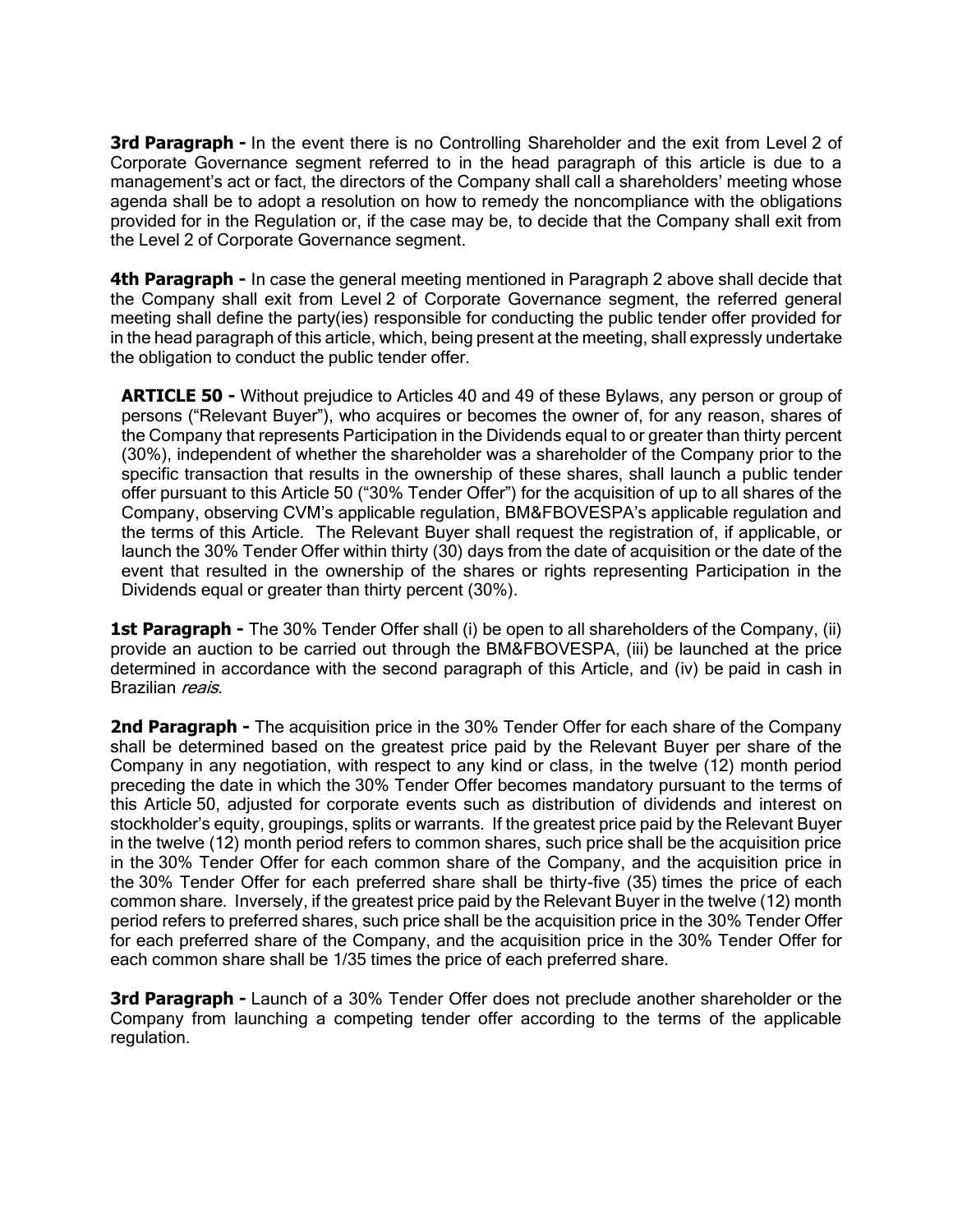**4th Paragraph -** The Relevant Buyer shall meet any requests and requirements by the CVM within the prescribed timeframe of the applicable regulation.

**5th Paragraph -** If the Relevant Buyer does not comply with the obligations imposed by this Article, including with respect to the maximum timeframes (i) for the implementation or application to register, if applicable, the 30% Tender Offer; or (ii) to comply with any requests and requirements of the CVM, the Board of Directors of the Company may call a Shareholders' Meeting, in which the Relevant Buyer will not be allowed to vote, to vote on the suspension of the rights of the Relevant Buyer who did not comply with any of the obligations imposed by this Article, in accordance with Article 120 of Brazilian Corporate Law, without prejudice to the responsibility of the Relevant Buyer for damages and losses caused to the other shareholders as a result of failing to comply with the obligations imposed by this Article 50.

**6th Paragraph -** The calculation of the Participation in the Dividends that is equal to or greater than thirty percent (30%), pursuant to the terms in the caput of this Article 50, shall not include involuntary increases in the shareholders' participation that result from the cancellation of treasury shares or reduction of the capital stock of the Company due to the cancellation of shares.

**7th Paragraph -** The obligation to make a 30% Tender Offer shall not apply to the Controlling Shareholder, as determined on March, 23th 2015, as well as its quotaholders, indirect partners, heirs and successors, provided that such Controlling Shareholder or its quotaholders, indirect partners, heirs and successors maintain, without interruption, ownership of a number of shares of the Company that represent a Participation in the Dividends equal to or greater than seven and a half percent (7.5%) from March, 23th 2015 until the date in which they acquire, or become owners, for whatever reason, of shares of the Company that represent Participation in the Dividends equal to or greater than thirty percent (30%), pursuant to the terms in the caput of this Article.

**ARTICLE 51 -** The Company or the shareholders responsible for the public tender offer for the acquisition of shares described in this Chapter X, in the Regulation or in the CVM regulation may conduct such offer through an intermediary that is a shareholder or a third-party. The Company or the shareholder, as the case may be, shall have the obligation to effect a public offer for the acquisition of shares until such public tender offer is concluded in accordance with the applicable laws.

**ARTICLE 52 -** A single public tender offer may be effected to fulfill more than one of the requirements in this Chapter X, the Regulation or CVM's regulation, as long as it is possible to make the procedures required for each of the public tender offers compatible, the buyers in the offer are not harmed and CVM authorizes it, when required by applicable law.

### CHAPTER XI INTERPRETATION

**ARTICLE 53 -** For purposes of these Bylaws:

a) the Participation in the Dividends of any shareholder or represented by a certain number of shares shall be expressed as a percentage, without taking into consideration any profit or its distribution in a given fiscal year and shall be determined pursuant to the application of the following formula: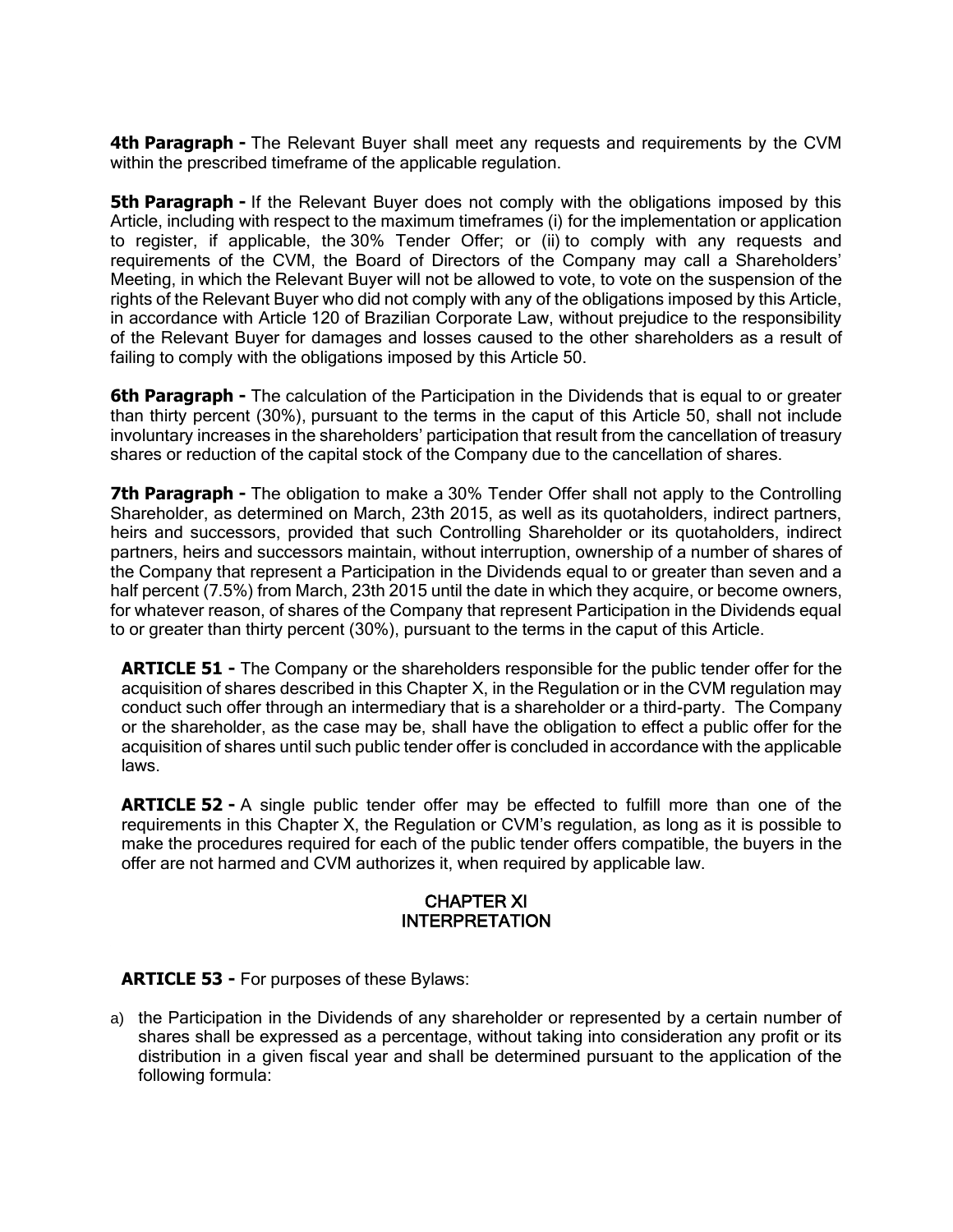$$
PnD = \frac{100 \times [XON + 35 \times (XPN)]}{TON + 35 \times TPN}
$$

Whereas:

PnD = expression in percentage of the Participation in the Dividends of the given shareholder;

XON = number of common shares of the Company held by the shareholder or involved in the specific transaction in question on the calculation date.

XPN = number of preferred shares of the Company held by the shareholder or involved in the specific transaction in question on the calculation date.

TON = number of total common shares issued by the Company on the calculation date.

TPN = number of total preferred shares issued by the Company on the calculation date.

b) Controlling Shareholder is a person or a group of persons (i) bound by agreements or voting contracts of any nature, directly or through controlling, controlled or sister companies; or (ii) where there exists a control relationship; or (iii) under common control ("Group of Shareholders"), that, in effect exercises the power to direct the social activities and guides the functioning of the Company's bodies, directly or indirectly, in fact or by law, regardless of the interest actually held. There is a presumption of control with respect to persons or a Group of Shareholders who own shares that have given them an absolute majority of shareholder votes present at three (3) consecutive Shareholders' Meetings, even if the amount of shares held does not give them an absolute majority of the voting shares.

#### CHAPTER XII GENERAL PROVISIONS

**ARTICLE 54 -** The situations not provided for in these bylaws shall be resolved by the Shareholders' Meeting and regulated according to the provisions of Brazilian Corporate Law and the Regulation.

**ARTICLE 55 -** The Company, its Shareholders, its Senior Managers and the members of the Fiscal Board undertake to resolve, by means of arbitration, before the Market Arbitration Chamber, any and all dispute or controversy that may arise between them, related to or arising from, specially, the application, validity, effectiveness, interpretation, violation and its effects, of the provisions contained in the Brazilian Corporate Law, Company's Bylaws, in the rules issued by the National Monetary Council, the Brazilian Central Bank and the Securities Commission, as well in the other rules applicable to functioning of the securities market in general, as well as those of the Regulation, of the Sanctions Regulation (as defined in the Regulation), of the Agreement for Listing in the Level 2 of Corporate Governance of the BM&FBOVESPA, and of the Arbitration Regulation (as defined in the Regulation).